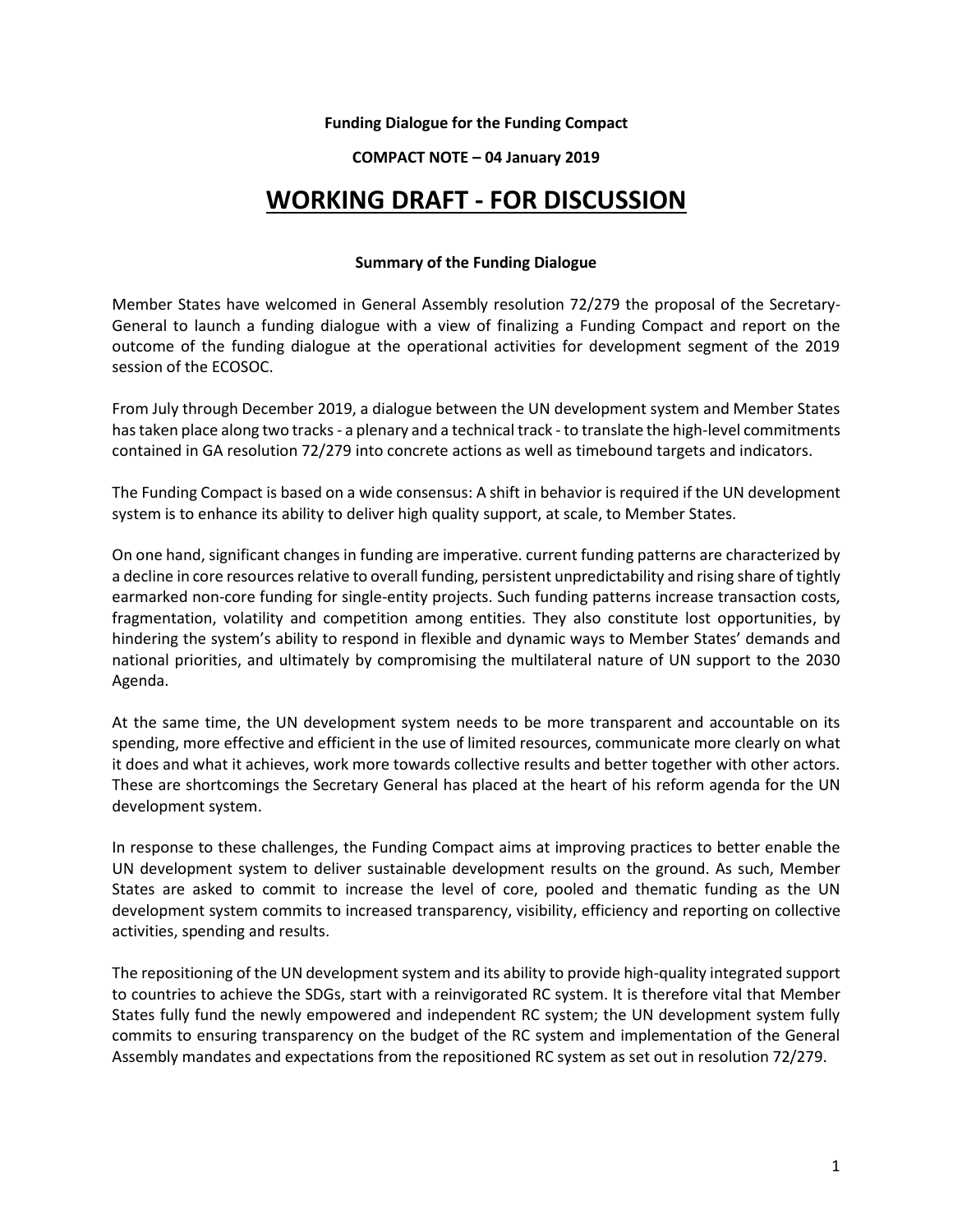These commitments are collective, inter-dependent and mutually reinforcing: progress on each allows progress on all. And while these commitments seek to promote a shared responsibility and pursue a level of ambition in line with expectations from the 2030 Agenda, they respect the wide diversity in policies, practices, rules and regulations on the part of Member States, as well as UN agencies, funds and programmes, and their implementation can be expected to occur progressively and at differing speeds.

The commitments focus on actions to be taken by UN entities in their development roles, and on funding provided for development purposes; however, this remit does not preclude positive spill-over effects in other spheres of UN mandates and of support to Member States.

The Funding Compact is ultimately a reflection of the value placed in the UN system; as such it is meant to maximize the UN's unique multilateral approach at a time of increasing anxiety and opportunity across the world, and to strengthen the trust between Member States and towards the United Nations as an effective, reliable and efficient partner on the road to 2030.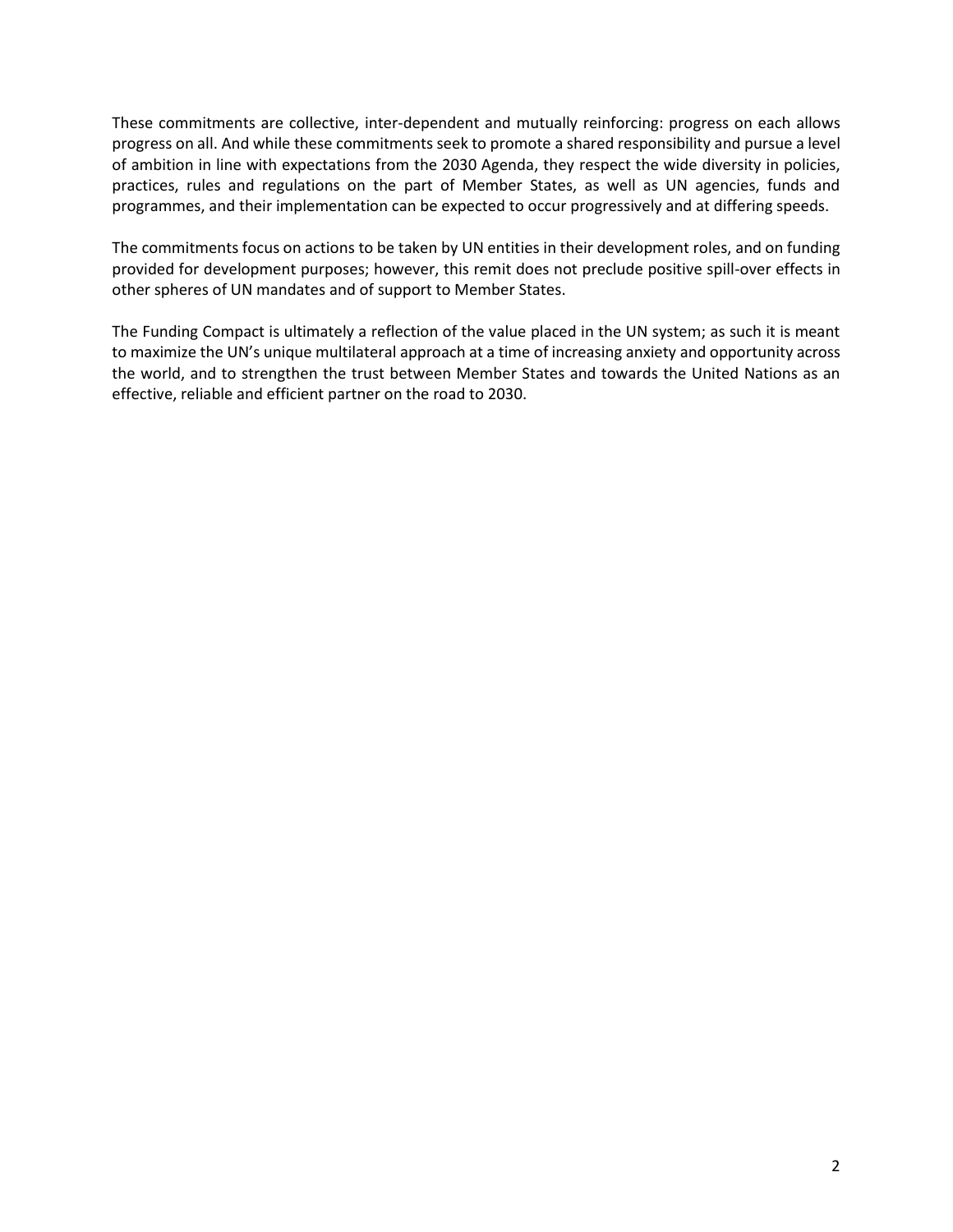# **The Funding Compact** *(draft)*

# **Introduction**

The 2030 Agenda sets forth ambitious goals and timelines bringing sustainable development at the center of our action for the people, the planet and prosperity.

Achieving the SDGs by 2030 calls for transformative, collaborative action. The nature and scale today's global challenges, from rising inequality to climate change, from stresses on food systems to entrenched poverty, call for a reinvigorated multilateral response.

To respond with the full range of its multilateral strengths to this call, the UN development system has embarked on the most profound set of reforms in its history.

In resolution 72/279, the General Assembly conferred upon the United Nations development system a historic responsibility to enact deep changes, so it can better harness its values, strengths and capacities for integrated, cohesive and high-quality support to Member States.

Many changes are required. The United Nations development system needs to be more coordinated, effective and efficient. It needs to communicate more clearly on what it does and what it achieves. It needs to work better together and with other actors. The UN development system must be fully accountable to its Member States, including on the use of resources with which it has been entrusted.

At the same time, to meet expectations and provide the type of integrated responses and support at scale that the 2030 Agenda calls for, the UN needs adequate funding. This requires a shift in both quantity and quality, with more core resources where they are needed, and more predictable, flexible and multi-year non-core support, including through pooled arrangements. This includes a fully funded Resident Coordinator system that can bring the full range of UN development strengths together to deliver concrete results on the ground for countries.

These transformations are challenging and can take time, but efforts to attain them must be accelerated. The expectations, the needs, and the urgency articulated in the 2030 Agenda demand it.

To this end, the Funding Compact recognizes that the UN development system's ability to rise to the opportunity presented by the 2030 Agenda is a mutual responsibility of the system and the Member States alike.

The purpose of the Funding Compact is to capitalize the UN development system's strengths, which lie in its multilateral nature including its convening power, its policy and technical expertise across the SDGs, its partnerships and its extensive country presence and knowledge. By incentivizing a set of interdependent actions, the objective of the Funding Compact is designed to maximizing investments made by the Member States in the UN development system to obtain **better development results** for and with countries, with these results being achieved **more efficiently**.

A stronger UN development system is one that provides higher quality and more integrated policy options to countries tailored to their priority challenges; one that identifies, convenes and supports effective partnership and financing solutions to implement options; one that collaborates more reliably with other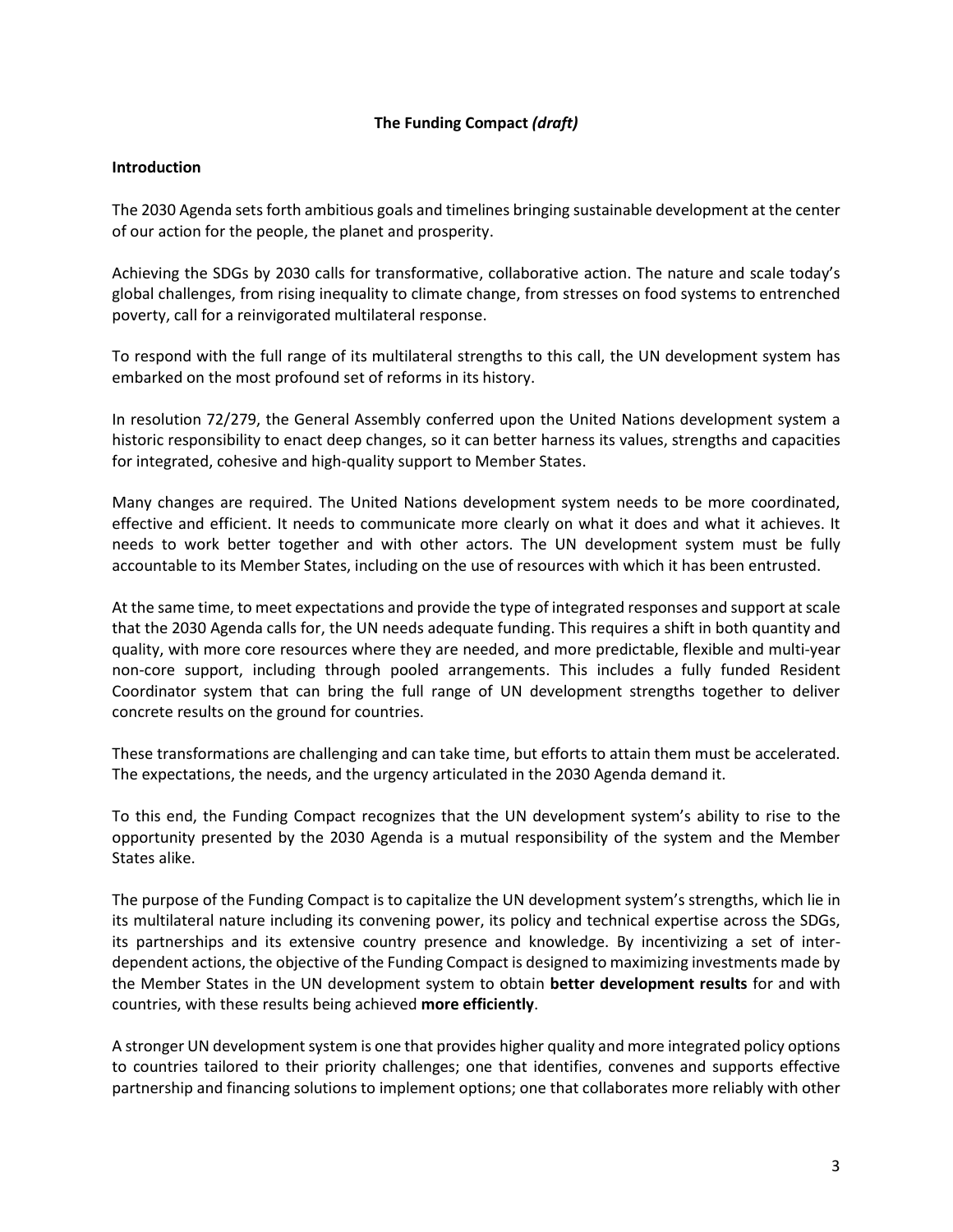actors to eradicate poverty universally, build resilience, mitigate risks and reduces vulnerabilities; and one that does so to the highest standards of fiduciary stewardship.

The commitments proposed in the Funding Compact are mutually-reinforcing: achieving a better balance between core and non-core support that is tailored to SDG-anchored strategies is essential if the UN development system is to come together and provide multi-dimensional, SDG-focused support to countries.

Pooled, flexible and predictable resources enable the UN to work as one to mobilize partnerships, catalyze innovative solutions to global challenges and offer sustained support on the ground to countries embarking on their trajectory toward the SDGs.

At the same time, increasing the transparency of resources used, providing greater clarity on results achieved, and managing funds more efficiently are critical means to securing appropriate, adequate and sustained investments.

Ultimately, at a time when multilateral approaches appear to be increasingly challenged, we must strengthen the **trust of Member States** in the ability of the UN's development system to meet its responsibilities for the 2030 Agenda.

As such, the Funding Compact must reflect both the value and the expectations that each Member State places in the UN as a key multilateral development actor, and the concrete measures that the UN development system commits to undertaking to demonstrate this value and meet those expectations.

Finally, the Funding Compact must renew, strengthen and broaden a sense of shared ownership of the UN's development system, to ensure that all stakeholders facilitate the system's comparative advantages, rooted in the Charter and the universality of the 2030 Agenda, to ensure that sustainable development takes hold everywhere, for everyone.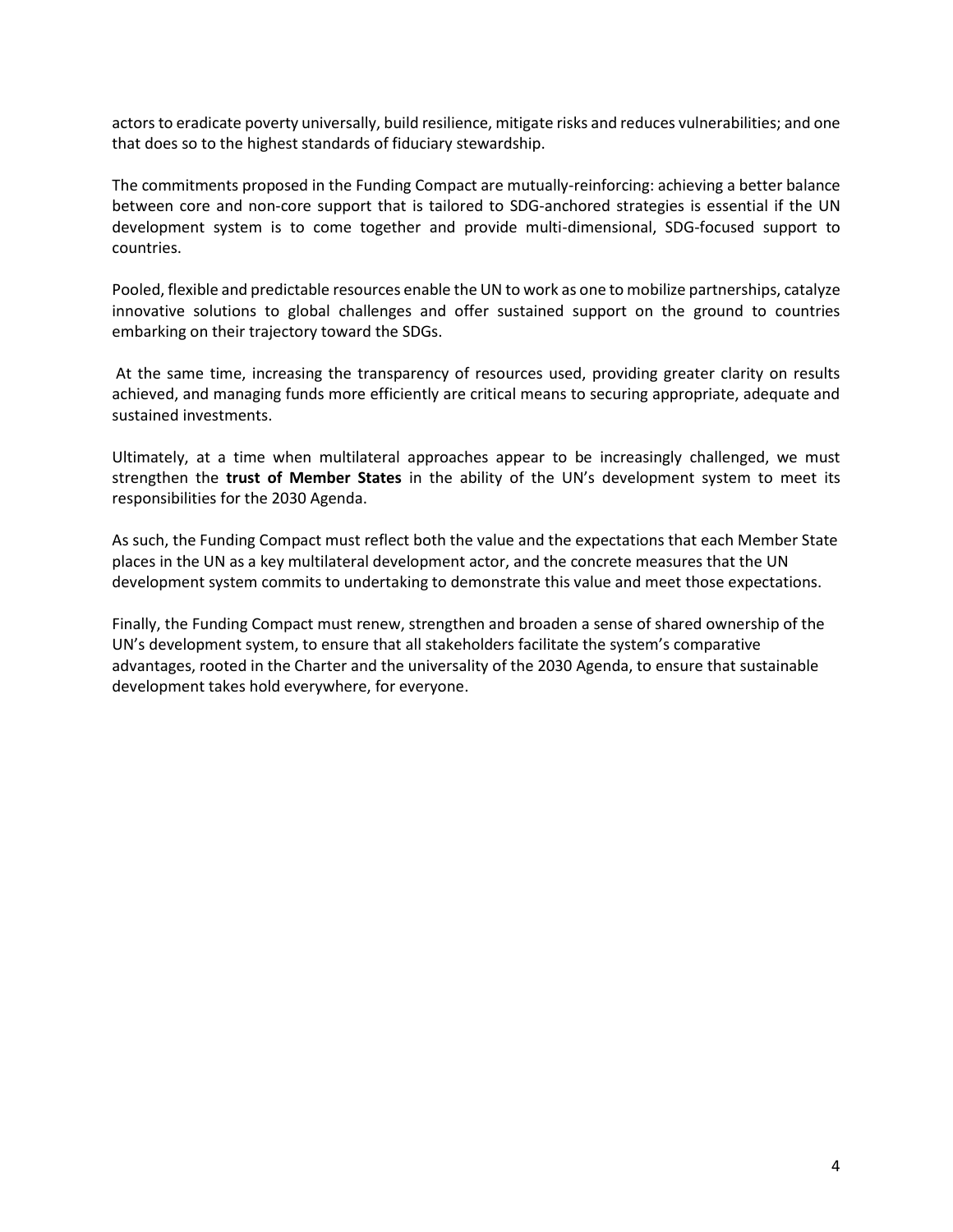# **Compact parameters**

The Funding Compact is guided by the following parameters:

- *1) Shared purpose:* strongly anchored in the 2016 QCPR and GA resolution 72/279, the Funding Compact must allow the UN development system to better support the 2030 Agenda and meet the expectations of Member States and peoples around the world;
- *2) National ownership and leadership:* in line with the 2016 QCPR and GA resolution 72/279, the Funding Compact must serve to ensure that the UN development system responds to country development needs and priorities, and that operational activities for development are carried out for the benefit of programme countries, at their request and in accordance with their own policies and priorities for development;
- *3) Mutual accountability*: The Funding Compact must include tangible commitments by all parties, entities of the UN development system and Member States;
- *4) Transparency:* the development of the Funding Compact must meet the highest degree of transparency, both in terms of process and content, including in relation to the data that will support the Funding Dialogues;
- *5) Diversity*: the Funding Compact must account for a wide diversity in funding needs, models, structures, rules and regulations within the UN development system as well as within the Member States. Such diversity must inform the commitments and their targets;
- *6) Results/field focus:* the commitments need to meet the legitimate interests of a wide range of constituents; they must be formulated in a manner that clearly indicates the how their fulfillment will contribute, in meaningful and concrete ways to the realization of the 2030 Agenda and the SDGs;
- *7) Ambition*: the UN development system reform represents a historic opportunity to enact far reaching improvements in the way the UN development system provides support to Member States in implementing the 2030 Agenda: as a key element of the reform, the Funding Compact must be bold, and seek to incentivize a funding relationship that is truly fit for purpose. As such, the Funding Compact aims to initiate critical self-reflection and instigate behavioral change on both sides;
- *8) Innovation*: To remain relevant, the UN development system must continue to be innovative. The Funding Compact should ensure the space for the UN to innovate, whilst carefully managing risks;
- 9) *Complementarity*: The Funding Compact should be consistent with, be informed by, and set an enabling framework for on-going and future funding dialogues at the UNDS entity level;
- *10) Synergies*: The commitments in the Funding Compact should be designed and implemented with a view to fostering greater synergies and cooperation within the UN development system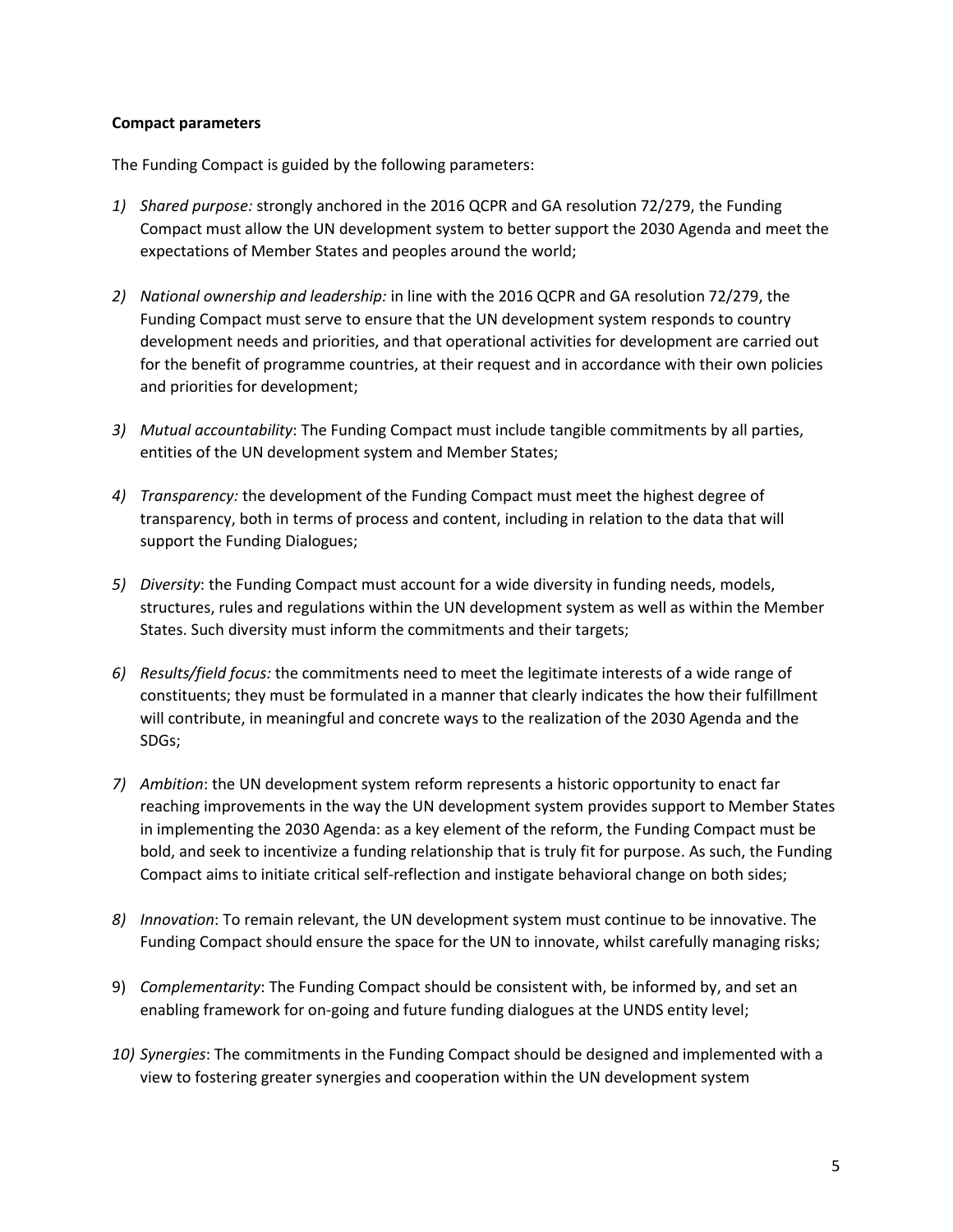# **Funding Compact commitments**

The commitments within the Funding Compact have, as a starting point, been identified by Member States in GA Resolution 72/279. They have been further developed into a set of concrete, actions that will further capitalize the UN development system's unique strengths and contributions to results on the ground.

The commitments are *inter-dependent and mutually reinforcing*: progress on each allows further progress on all.

The commitments focus on *actions to be taken by UN entities as members of the UN Sustainable Development Group (UNSDG), in their development roles, and on funding provided for development purposes*; however, this remit does not preclude positive spill-over effects in other spheres of UN mandates and spheres of support to Member States.

The commitments are framed as *collective by nature*; they respect the wide disparity in current funding approaches and capacities, as well as in rules, regulations and policy framework on the part of Member States. Member State ability to meet various commitments will vary accordingly and different Member States may pursue different elements of the Compact, progressively and at different speeds.

The 'Funding' in the Funding Compact targets voluntary contributions, in the form of core or non-core, and as such will not be impacting changes in the current structure and determination of assessed contributions.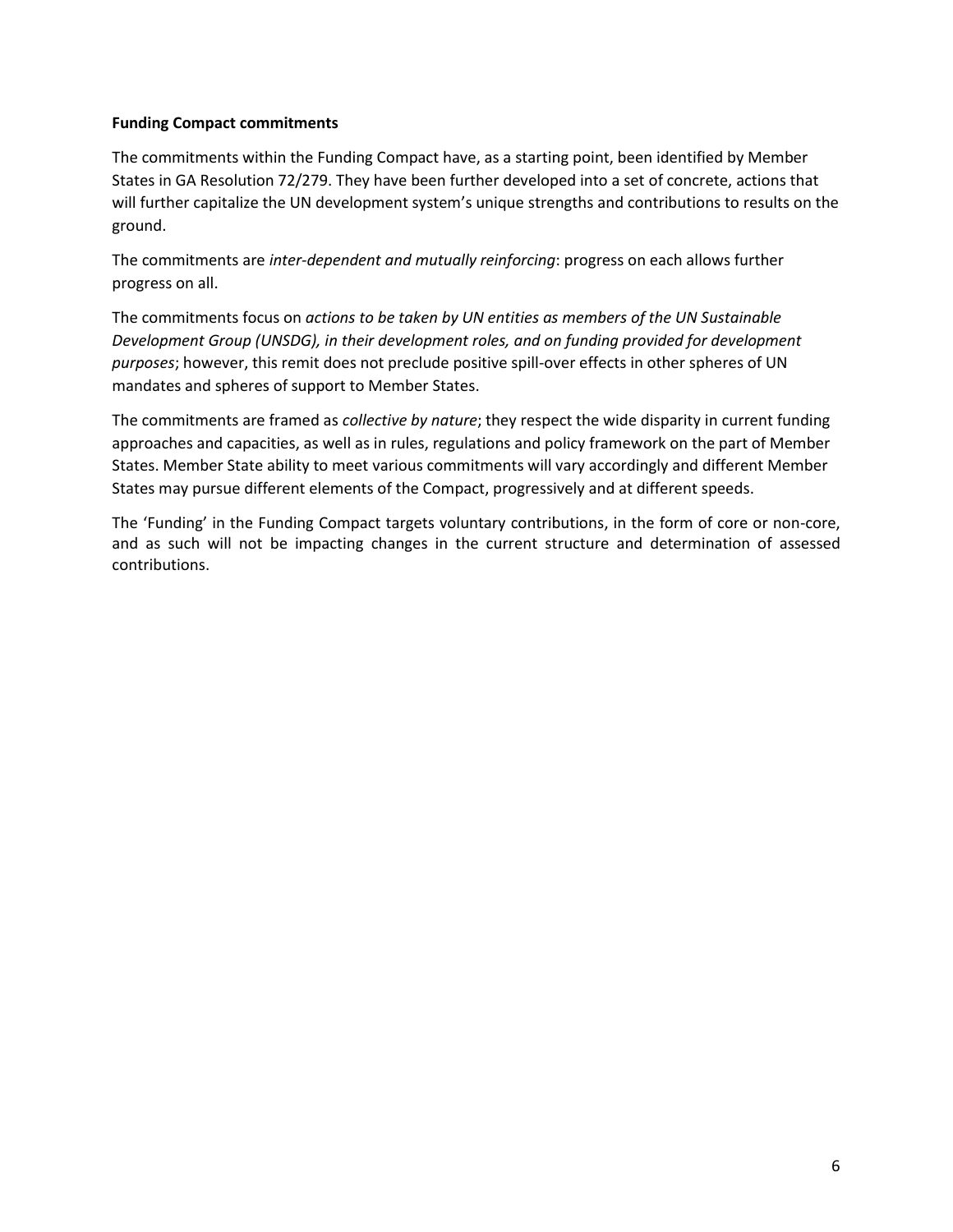#### **Commitment 1: Core and non-core funding**

# *Relevant language in GA resolution 72/279:*

 [OP 25] "…recognizing the need to address the imbalance between core and non-core resources, takes note of the proposals of the Secretary-General to bring core resources to a level of at least 30 per cent in the next five years…"

The Funding Compact seeks to improve the quantity and quality of both core<sup>1</sup> and non-core/extra budgetary resources for UN development operations, recognizing the importance of both types of funding to the realization of the 2030 Agenda and to the UN entities' capacity to deliver on their respective mandates.

The commitments are based on several positive trends: the steady increase in overall resources provided to the UN development system; the stability of the UN development system's share of Official Development Assistance (ODA); and the rapid growth of funding from new contributors including an expanded number of Member States<sup>2</sup>, other multilateral organizations and the private sector.

At the same time, they are designed to respond to the increasing imbalance, experienced by the UN development system as whole, between the share of core resources and non-core resources<sup>3</sup>. This growing gap presents significant challenges for many UN development entities, affecting their ability to play to their strengths as multilateral development actors, and to deliver quality results at scale on the ground.

While the faster growth in non-core resources has a number of sources, the Funding Compact sets a case for core to be further strengthened. **Core funding is essential for results on the ground**; core resources are critical to the UN development system's ability to offer the type of cross cutting, holistic development solutions that the 2030 Agenda requires. Core resources help bridge siloes across SDG responses.

Furthermore, sufficient and predictable core resources allow the flexibility to respond to emerging country priorities, **deliver on global mandates, development enablers, global public goods and normative responsibilities that are not project specific.** They afford an appropriate country presence at the request and in support of national governments. Core resources also provide the means to fulfill one of the system's most recognized comparative advantages, its convening power<sup>4</sup>. They also fund critical programming funding that can serve as leverage for non-core resources and as a catalyst for innovation and partnership development.

This case will need to be made continuously, the impact of core resources on concrete results on the ground will need to be further communicated, and the contribution of core resource providers will need to be better articulated.

 $\overline{\phantom{a}}$ 

 $1$  For the rest of the document, the term 'core' includes all voluntary contributions provided to the global budget of a UN entity

<sup>&</sup>lt;sup>2</sup> See OECD report, Multilateral Development Finance, page 21: 'Funding from sovereign states excluding the DAC has been the fastest growing component of funding to the UN development system, increasing by 52% between 2011 and 2016. However, collectively, [it] only account[s] for 5% of total funding to the UN development system'  $3$  Since 2002, core funding has increased by 23% while non-core funding has increased by 150% in real terms.

<sup>4</sup> See OECD report 'Multilateral Development Finance', page 35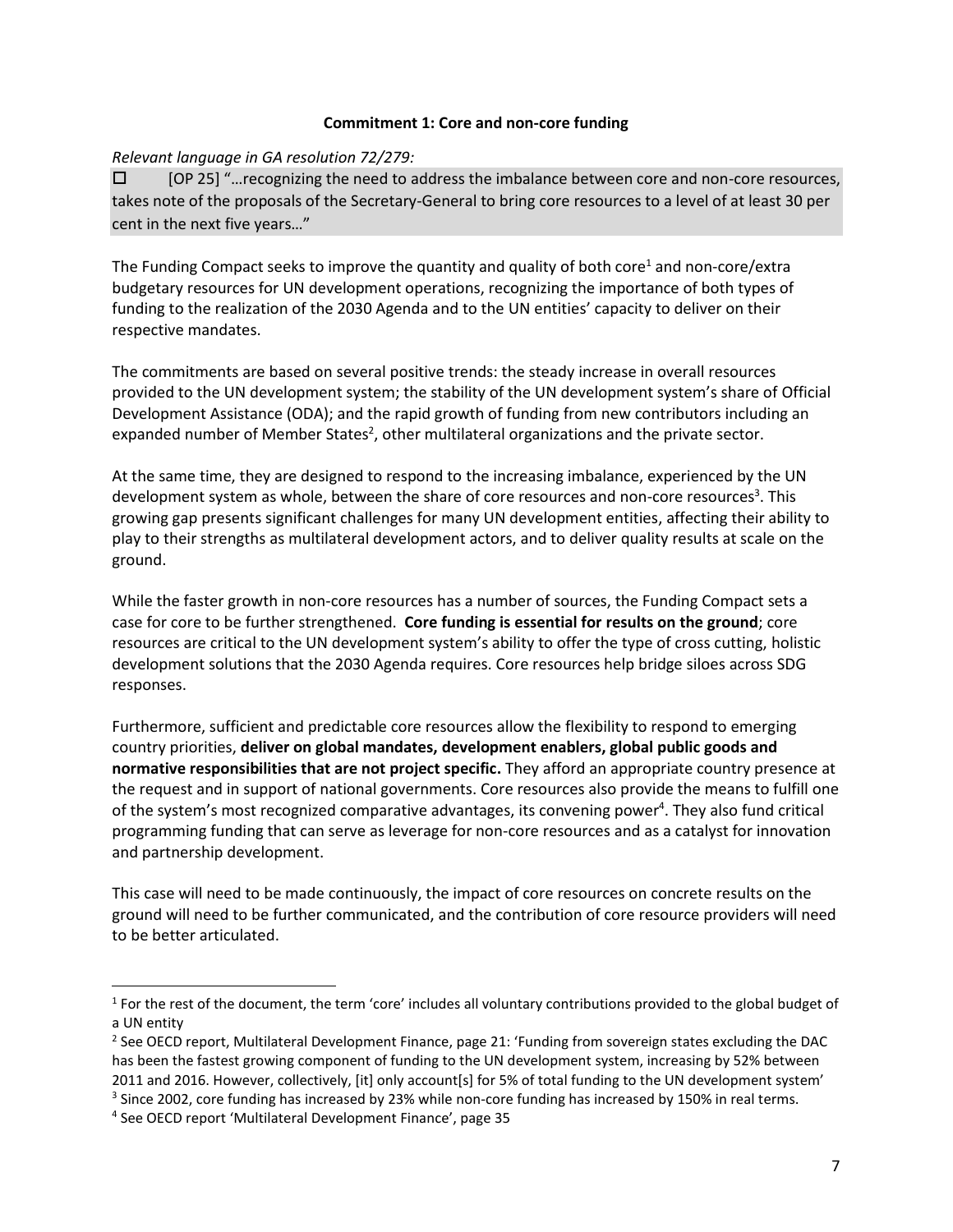The Funding Compact also acknowledges the diversity in funding needs and models across the UN development entities, with several entities relying exclusively on non-core voluntary funding and other entities requiring a higher share of core resources to fulfill their mandates. The diversity in Member States approaches and contributions is also noted, in line with the principle of common but differentiated responsibility.

As such, the Funding Compact recognizes the need to further tailor and align funding types and volumes to the various needs and structures of individual UN entities, as articulated in respective strategic plans, **and as the most effective mean to meeting the Secretary-General's call to bring core resources** to a level of at least 30 per cent in the next five years<sup>5</sup>.

Noting the importance of non-core funding to the 2030 Agenda, the Funding Compact also supports greater alignment of such contributions to UN entity strategic plans, at both the global and country level, notably the UNDAF.

Finally, parties to the Funding Compact agree that the ability to provide the right level of core and noncore resources hinges, in part, on the UN development system's continued and increased efforts to link funding with results, present credible integrated results and resource frameworks, and increase reporting and communication on results achieved with such resources.

#### Commitments

 $\overline{\phantom{a}}$ 

| <b>Member States</b>                                                                                                                                                                                                                                                       | <b>UNDS entities</b>                                                                                                                                                                                                                                         |
|----------------------------------------------------------------------------------------------------------------------------------------------------------------------------------------------------------------------------------------------------------------------------|--------------------------------------------------------------------------------------------------------------------------------------------------------------------------------------------------------------------------------------------------------------|
|                                                                                                                                                                                                                                                                            |                                                                                                                                                                                                                                                              |
| To ensure that core resources to the UN development<br>system reach at least 30% by 2023<br>Indicator: Core resources as a percentage of total<br>resources to the UN development system                                                                                   | Starting in 2019 or at the time of revision or<br>development of new strategic plans, systematically<br>strengthen the articulation of core and non-core<br>requirements and results through entity specific<br>strategic plans and comprehensive integrated |
| To align funding to the specific core and non-core<br>requirements of individual UN entities, as articulated<br>in their strategic plans                                                                                                                                   | resources and results frameworks, and through<br>structured funding dialogues with their governing<br>bodies.                                                                                                                                                |
| Indicator: Funding flows to UN entities as articulated in<br>UN entities funding compendiums.                                                                                                                                                                              | Indicator (QCPR): Occurrence of funding dialogues with<br>entity specific Board; Baseline (2018): 17/27;<br>Target (2019): 100%;                                                                                                                             |
| concrete<br>Т٥<br>take<br>measures to increase<br>the                                                                                                                                                                                                                      |                                                                                                                                                                                                                                                              |
| predictability, timeliness and/or multi-year nature of<br>core or non-core / extra budgetary contributions<br>Proxy indicator (QCPR): Fraction of UN entities<br>reporting that 50% or more of their contributions are<br>multi-year; Baseline: tbd; Target: 20/25 by 2023 | Indicator (QCPR): Fraction of UNDS entities that in their<br>respective governing bodies presented options for<br>improving the functioning and effectiveness of the<br>structured funding dialogues"; Baseline (2017): 9/27<br>(33%); Target (2021): 100%   |

<sup>&</sup>lt;sup>5</sup> The 30% target (and its corresponding baseline) include both core resources, defined as voluntary contributions to an entity's budget, and assessed contributions.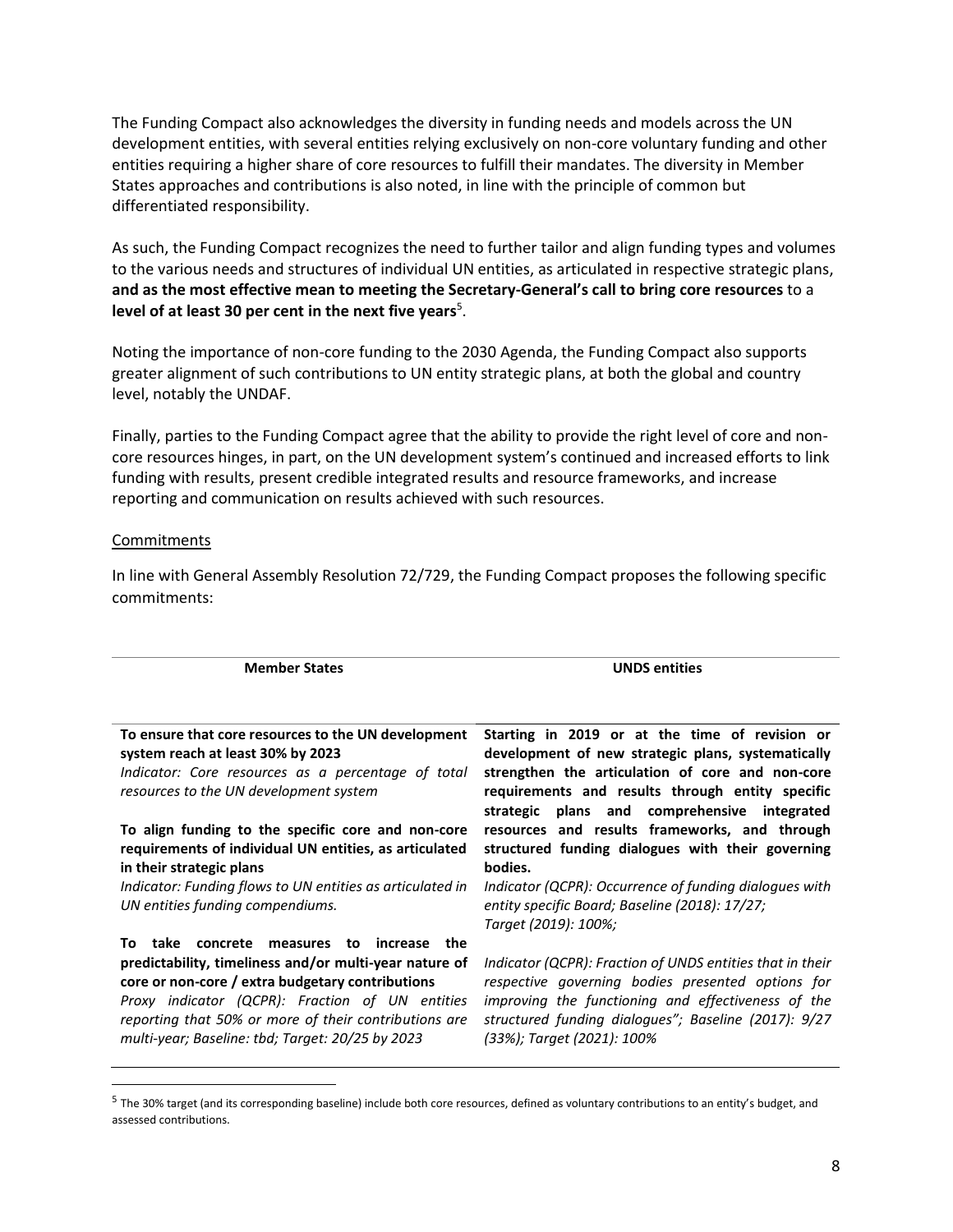**At the country level, to strive to align their non-core contributions and timing of transfer/s with the funding needs and strategies articulated in the UN Development Assistance Framework (UNDAF) and the plans of UN Country team entities.**

*Proxy indicator (QCPR): Percentage of Programme Country Governments who 'agree' that non-core resources are aligned to national priorities; Baseline (2017): 57%; Target (2021): '75% Agree'*

**By 2020, improve the quality of funding dialogue through improved access to disaggregated data on development related funding flows at entity and system wide level**

*Indicator: Centralized, consolidated and user friendly online platform in place: Baseline: n/a; Target: 2020*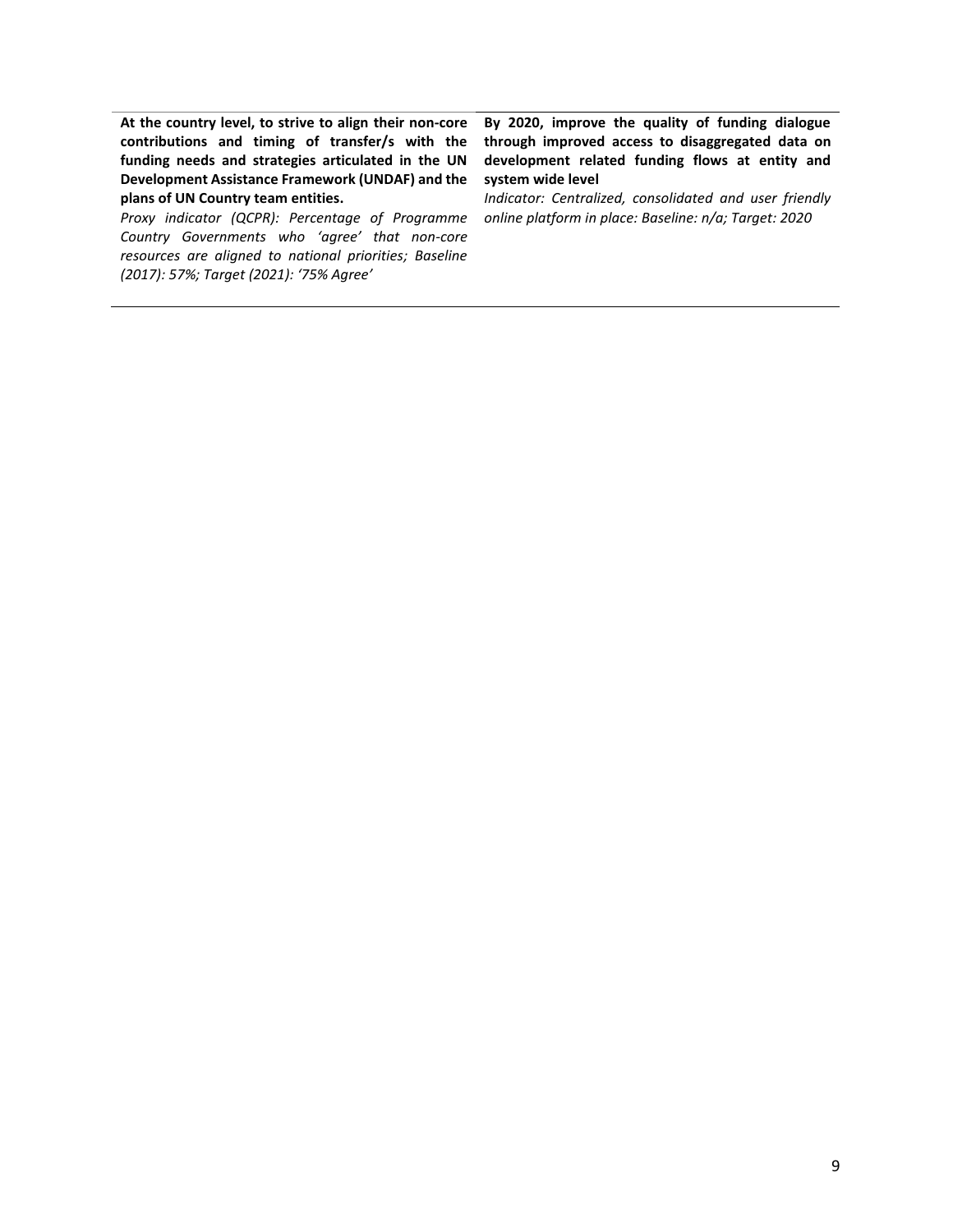# **Commitment 2: pooled and thematic funding**

*Relevant language in GA resolution 72/279:*

 [OP 25]"…takes note of the proposals by the Secretary-General to….double both inter-agency pooled funds to a total of 3.4 billion United States dollars and entity-specific thematic funds to a total of 800 million dollars by 2023;"

 [OP 27] "*Invites* Member States to contribute, on a voluntary basis, to the capitalization of the Joint Fund for the 2030 Agenda for Sustainable Development at 290 million dollars per annum";

The Funding Compact's commitments reflect the 2016 QCPR emphasis on UN inter-agency pooled and thematic funding for development and its request to focus on "developing well-designed pooled funds, as a complement to agency-specific funds".

Pooled funds and thematic funds provide the type of quality funding that allows the UN development system to enhance the quality of its support on the ground and to design its assistance in line with what the 2030 Agenda demands.

They provide the flexibility needed to respond to emerging country priorities. For country level funds, they enable greater government-UN-donor collaboration, and facilitate policy and programmatic coherence. Such benefits underpin the proposal made by the Secretary-General in his 2018 report to ECOSOC that '*At least 15% of non-core expenditures should be channeled through inter-agency pooled funds to reap the benefits of economies of scale, as estimated by the UNDG.1"*

In this regard, recent positive trends in capitalization of such instruments<sup>6</sup>, notably with the Spotlight Fund and the Joint SDG Fund, must be further encouraged and accelerated.

Such support must include a focus on quality, including with regards to the predictability and flexibility of funds provided to these instruments, and in terms of the effectiveness and efficiency of fund operations.

It must also be accompanied by efforts by the UN development system towards greater coordination among funds, as an increase in funding instruments within the UN and beyond requires that the system mitigate the (perceived) risks of duplication, overlap, and inefficiencies.

# **Commitments**

 $\overline{a}$ 

| <b>Member States</b>                                                                                                                 | <b>UNDS</b> entities                                                                                                                                                                                |
|--------------------------------------------------------------------------------------------------------------------------------------|-----------------------------------------------------------------------------------------------------------------------------------------------------------------------------------------------------|
| To double by 2023 their share of non-core<br>contributions that are provided through inter-agency<br>pooled funds and thematic funds | To enable the doubling of current capitalization of<br>inter-agency pooled funds and thematic funds by:<br>Having by the end of 2021 common features<br>across all development focused thematic and |

<sup>6</sup> See notably the increase in UN development-focused inter-agency pooled funds from \$550 million in 2016 to \$706 million in 2017 and the growth in entity specific thematic fund from \$447 million in 2016 to \$529 million in 2017 of which 60% went to development focused instruments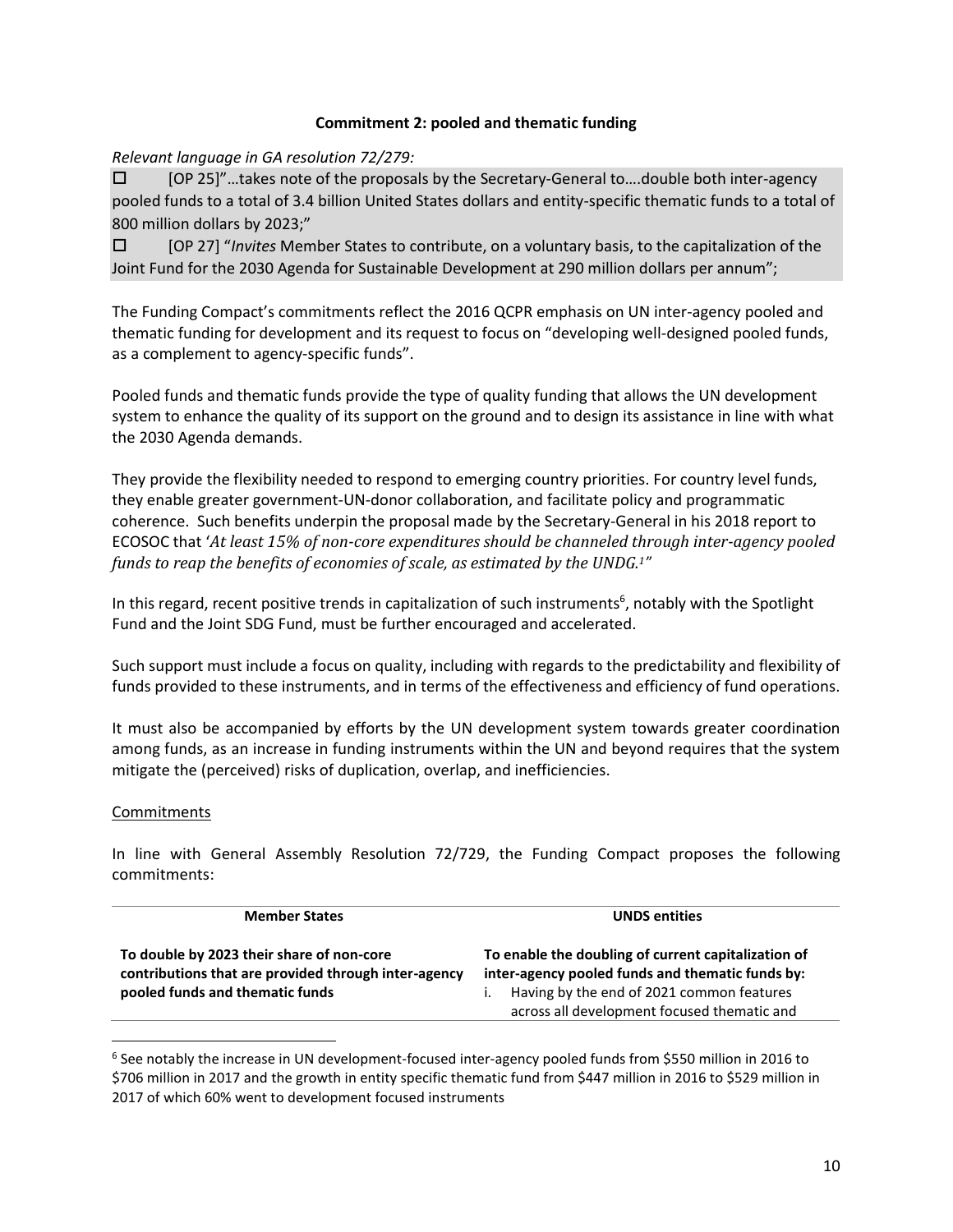*Indicator (QCPR); 2016 baselines; targets: 100% increase*

**To increase the provision of multi-year contributions to thematic and inter-agency pooled funds (as aggregate and for each fund)** *Indicator: TBD*

**To increase the share of contributions to country level inter-agency pooled funds that are not earmarked for a specific UN entity or specific project.**  *Indicator: TBD*

 $\overline{\phantom{a}}$ 

inter-agency pooled funds, to ensure they are all well-designed and professionally managed<sup>7</sup>;

ii. Strengthening UN partnership engagement in pooled funds, including to bridge the humanitarian-development-peace silos and to strengthen the common support of the revitalized UNDAF at country level.

*Indicator: Positive results documented from lessons learned review conducted in 2021 on common features and strengthened partnerships; Baseline: n/a; Target (2021): review*

**To increase efforts to broaden the funding base for the Joint SDG Fund for 2030 Agenda and reach an annual capitalization of \$290 million by 2020.** *Indicator (2018): \$43 million in deposits and 11 donors; Target (2020): \$290 million from 20 donors*

**To increase visibility for providers of contributions to development-focused inter-agency pooled funds.**  *Indicator: Common UNDS guidelines developed and adopted by implementing UN development entities on ensuring appropriate visibility of pooled fund contributors; Baseline (2018): n/a; Target: 2019* 

<sup>7</sup> Including: a well-articulated strategy, including innovation features where relevant, clear theories of change, solid Results Based Management systems, well-functioning governance bodies supported by effective secretariats, quality assurance on issues of UN norms and values; risk management systems and strategies; operational effectiveness/reporting/visibility/transparency standards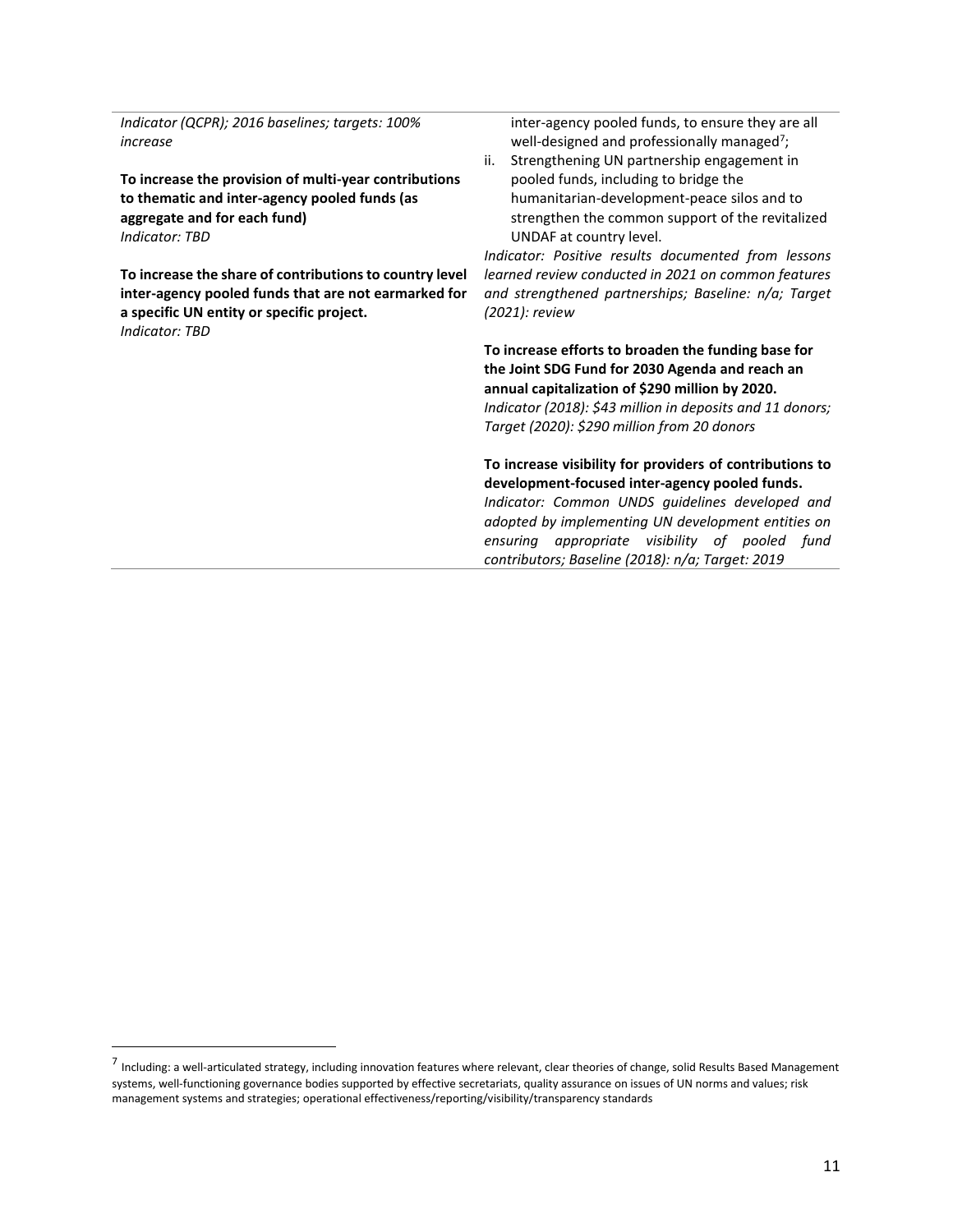# **Commitment 3: Transparency, reporting, and system-wide evaluations**

#### *Relevant language GA resolution 72/279:*

- [OP 28a] "…to provide annual reporting on system-wide support to the Sustainable Development Goals and present aggregated information on system-wide results by 2021"
- $\Box$  [OP 28b] "...to comply with the highest international transparency standards to enhance transparency and access to financial information in all United Nations development system entities."
- $\Box$  [OP 28c] "...to undergo independent system-wide evaluations of results achieved, at the global, regional and country levels."

Greater clarity on what the UN does with the resources it has been entrusted with, and the impact that different types of resources have on the system's ability to deliver its mandates is essential. **If Member States are to sustain their investments and provide the UN with the type of funding needed to respond to the SDG opportunities, they need to know what they are investing in, what for, and for what results**.

Results produced must be credible, accessible, and communicated. And the UN development system must report with equal transparency and credibility to Programme Countries and contributing countries.

The Funding Compact recognizes entity specific and collective efforts under way in the UN development system to improve transparency, reporting and system wide evaluations. These include current efforts towards data standardization and compliance with international standards for financial reporting, the quality changes to be made to the UNDAF and to country level reporting to national governments, and the systems under development to provide transparency on the Resident Coordinator system budget.

The Funding Compact also affirms that such efforts must be accelerated to address outstanding gaps, inconsistencies, and weaknesses, and increase the trust of Member States and citizens in the value of the UN development's system.

The Funding Compact also recognizes that such efforts must be consistent with efficiency imperatives and acknowledges the responsibility of all actors in reducing transaction costs for programme countries, contributing donors, and UN entities alike.

| <b>Member States</b>                                                                                                                                                                                                                                    | <b>UNDS</b> entities                                                                                                                                                                                                                                                                                                                                                             |
|---------------------------------------------------------------------------------------------------------------------------------------------------------------------------------------------------------------------------------------------------------|----------------------------------------------------------------------------------------------------------------------------------------------------------------------------------------------------------------------------------------------------------------------------------------------------------------------------------------------------------------------------------|
| To initiate concrete measures to harmonize to the<br>extent possible reporting requirements on non-core<br>contributions, in line with the recommendations from<br>the 2017 Joint Inspection Unit report on reporting<br>requirements<br>Indicator: TBD | To full comply with international reporting and<br>transparency standards, including 100% compliance of<br>all relevant UN entities in reporting of financial data<br>to the CEB, OECD and IATI and linking resources to SDG<br>(outcomes and targets) by 2021<br>Indicator (QCPR): Fraction of UNDS entities that report<br>on expenditures disaggregated by SDG, baseline 6/29 |
| To increase engagement, through inter-governmental<br>bodies, in the review of independent system wide                                                                                                                                                  | entities in 2018; target: 100 % by 2021                                                                                                                                                                                                                                                                                                                                          |
| evaluation results and promotion of their uptake in<br>programme design and policy directives<br>Indicator: TBD                                                                                                                                         | Indicator: Compliance of all UNDS entities in terms of<br>reporting of financial data to IATI and OECD: baseline                                                                                                                                                                                                                                                                 |

To this end Member States and the UN development system commit to: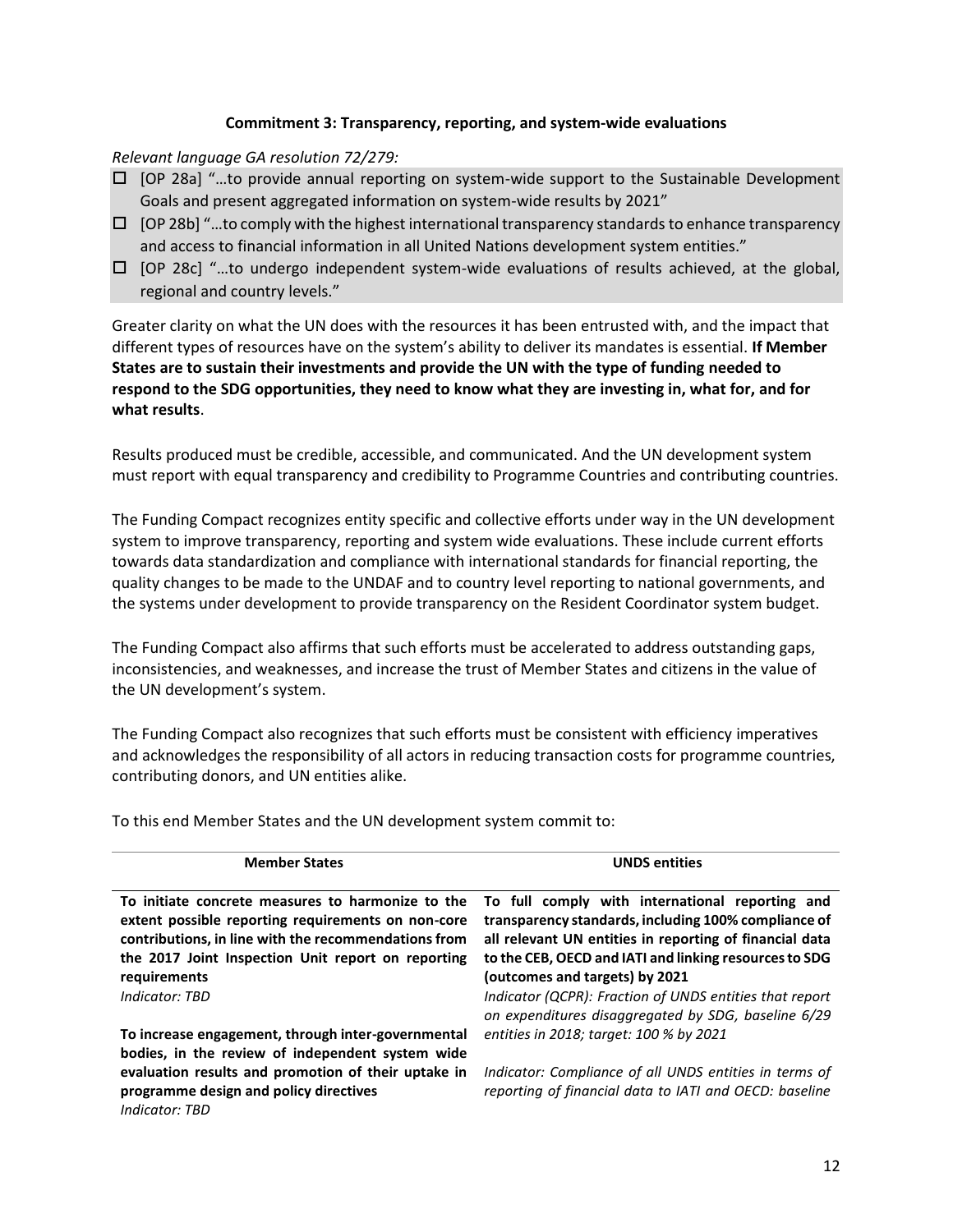**Starting in 2019, to strengthen their national monitoring and evaluation capacity and increase use of, independent evaluation when analysing and reporting the results of UN partnerships, including for Voluntary National Reviews on SDG achievement.** *Indicator: TBD*

*IATI (2017) 19 out of the 44 UNDS entities; target: 100% by 2021;* 

#### **To increase the positive feedback from Programme Country Governments on all criteria related to UNCT reporting**

*Indicator (QCPR): Programme Country feedback on on UNCT annual reports – Baseline (2017): see below; Target (2021): 90% for all criteria*

| 66/110<br>Fraction of Programme Country |                                   |          |
|-----------------------------------------|-----------------------------------|----------|
| Governments that confirmed receipt      |                                   |          |
| of a report on the results achieved by  |                                   |          |
|                                         | the UNCT as a whole in the last   |          |
|                                         | annual cycle                      |          |
|                                         | % of Programme Country            |          |
|                                         | Governments, in respect of annual |          |
|                                         | reports provided to them, that    | i. 63%   |
|                                         | 'agree' <sup>a</sup> that:        | ii. 68%  |
| i.                                      | they receive reports regularly    | iii. 58% |
|                                         | enough to meet their needs        | iv. 45%  |
| ii.                                     | the information is up-to-date     | v. 74%   |
|                                         | iii. the results of the whole UN  | vi. 63%  |
| system are included                     |                                   |          |
|                                         | iv. sufficient financial data is  |          |
|                                         | included                          |          |
| v.                                      | reporting is structured around    |          |
| <b>UNDAF</b> outcomes                   |                                   |          |
| vi.                                     | reporting is linked to national   |          |
| development results                     |                                   |          |
|                                         | "% of UNCTs that have a fully     |          |
| 28%<br>operational CBF that is updated  |                                   |          |
| annually                                |                                   |          |
| % of UNCTs that have made their<br>87%  |                                   |          |
| annual results report publicly          |                                   |          |
|                                         | available                         |          |

**By the end of 2021, to have UNDAF results reporting through UN INFO in at least 100 programme countries with data available to national governments and online**

*Indicator: Number of programme countries with UN INFO operational; Baseline (2018): 30; Target (2021): 100*

S**tarting in 2019, drawing** *on reinforced evaluation capacities and mechanisms ,* **to expand the number of independent joint and system-wide evaluations (including synthesis or meta-studies) produced and published each year on specific, strategic, and/or cross cutting issues, in particular relating to implementation of the SDGs; management response and action-implementation modalities to be made**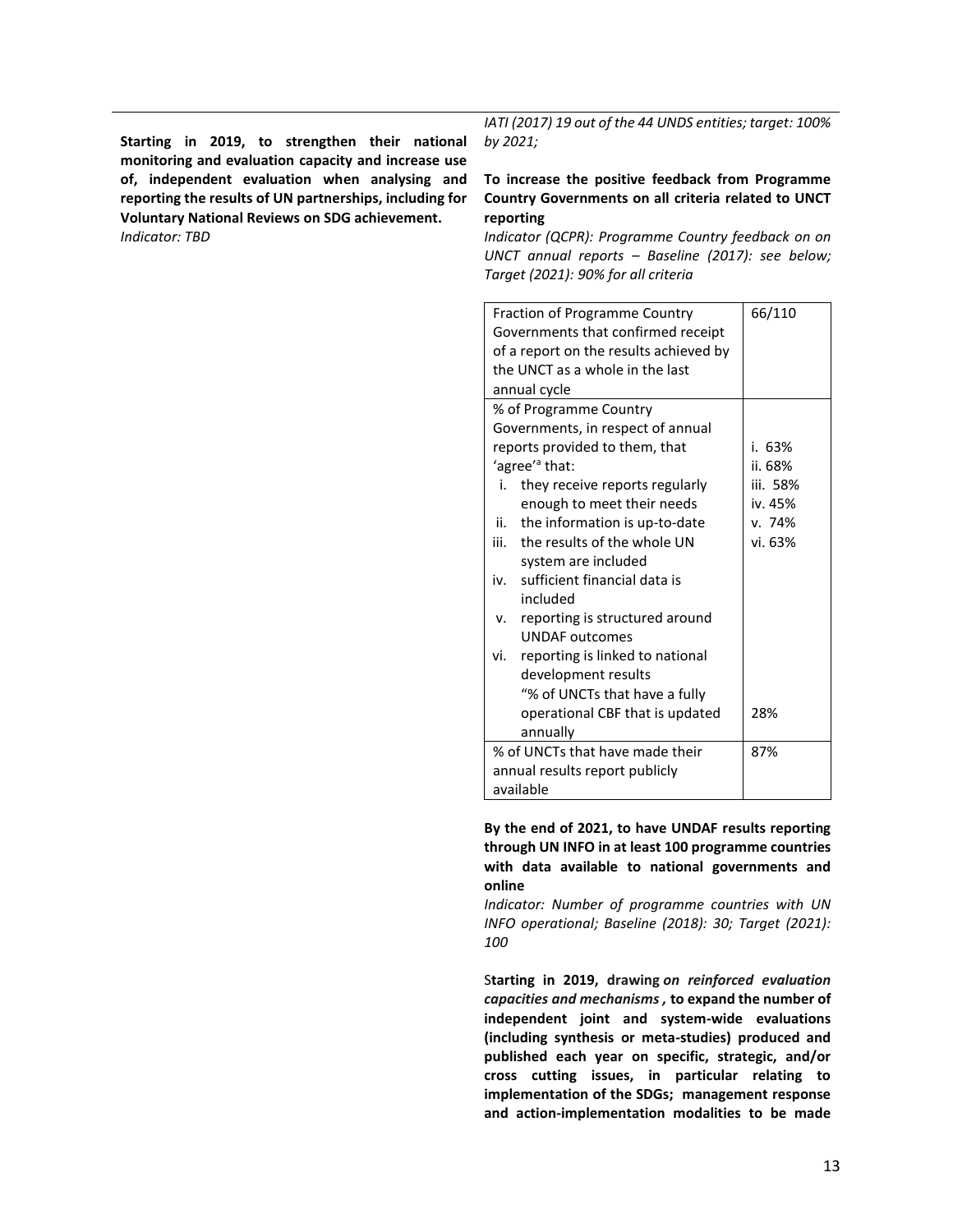**available alongside the published reports for their effective utilisation and to be submitted to relevant governing bodies.**

*Indicator (QCPR): # of ISWEs of results achieved that have been undertaken in the last year at global, regional and country-level; Baseline (2018): tbd; Target (2021): tbd*

**Starting in 2019, using existing resources and with the support of the UN evaluation group (UNEG), to increase the quality and credibility of UNDAF evaluations**

*Indicator (QCPR): Fraction of UNDAFs completed in past two years for which: i) an evaluation was conducted; ii) a Management Response was prepared; Baseline (2017): 23/39 & 9/23, respectively; Target (2021): 75% and 75% respectively*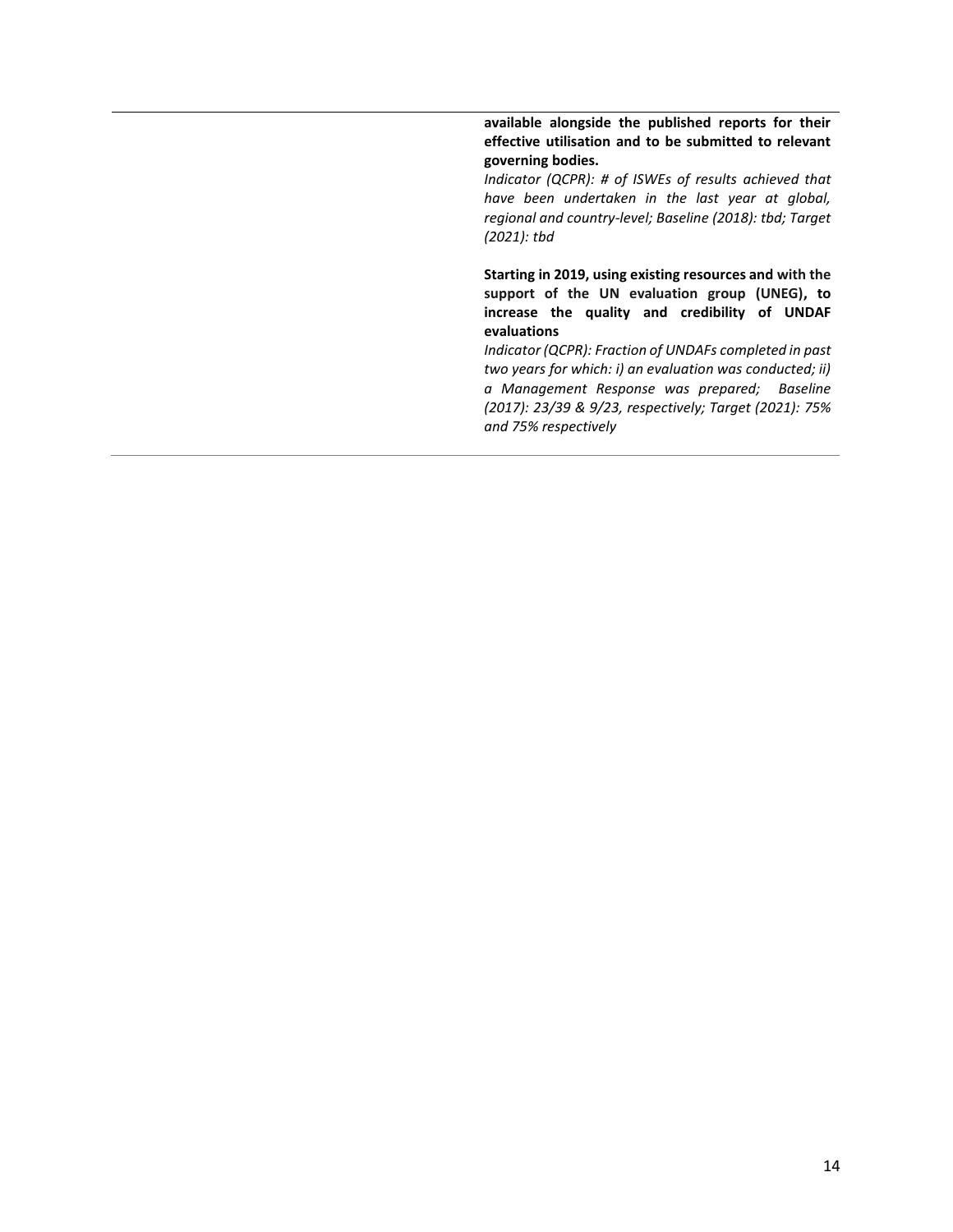#### **Commitment 4: Visibility**

*Relevant language in GA resolution 72/279:*

 [OP 28f] "…requests the UNDS… to enhance visibility of Member States' contributions to core resources and pooled funds, and related results"

Greater visibility for contributions made by Member States is critical to sustain political and funding support for the UN development system.

To date, various funding models, instruments and types have provided various degrees of visibility, with pooled funding, thematic funding and core funding offering less prominence to contributing partners than project specific, tightly earmarked non-core funding.

In seeking to address this imbalance, which in turn affects funding behavior, the Funding Compact commitments respect the need for visibility for host countries as well, in line with the principle of national leadership and ownership, for tailoring requirements to country context, and for reducing transaction costs associated with visibility requirements.

#### Commitments

| <b>Member States</b>                                                                                                                                                              | <b>UNDS entities</b>                                                                                                                                                                                                                                                                                                                                                                                                                                                     |
|-----------------------------------------------------------------------------------------------------------------------------------------------------------------------------------|--------------------------------------------------------------------------------------------------------------------------------------------------------------------------------------------------------------------------------------------------------------------------------------------------------------------------------------------------------------------------------------------------------------------------------------------------------------------------|
| To increase efforts, with a focus at country level, to<br>harmonize visibility requirements, in line with the<br>principle of national leadership and ownership<br>Indicator: TBD | By the end of 2019, to enhance and increase visibility<br>measures for core resource contributors, including in<br>relation to country level results supported by core<br>funds, both in agency specific reporting and at the UN<br>development system wide level<br>Indicator: Specific mention in all agency annual reports,<br>UNCT website and reporting, and DOCO reporting on<br>core contributors; Baseline (2018): n/a; Target (2020):<br>100%/yes               |
|                                                                                                                                                                                   | By the end of 2020, to include specific information on<br>inter-agency pooled fund and thematic fund<br>contributors in entity specific reporting and visibility<br>measures and campaigns, at both global and specific<br>programme/project level<br>Indicator: Common UNDS guidelines developed and<br>adopted by implementing UN development entities on<br>ensuring appropriate visibility of pooled fund<br>contributors; Baseline (2018): n/a; Target (2020): 2020 |
|                                                                                                                                                                                   | By the end of 2020, to link development focused inter-<br>agency pooled funds expenditures and SDGs and<br>include such reporting in standard inter-agency<br>pooled funds and thematic fund reporting procedures                                                                                                                                                                                                                                                        |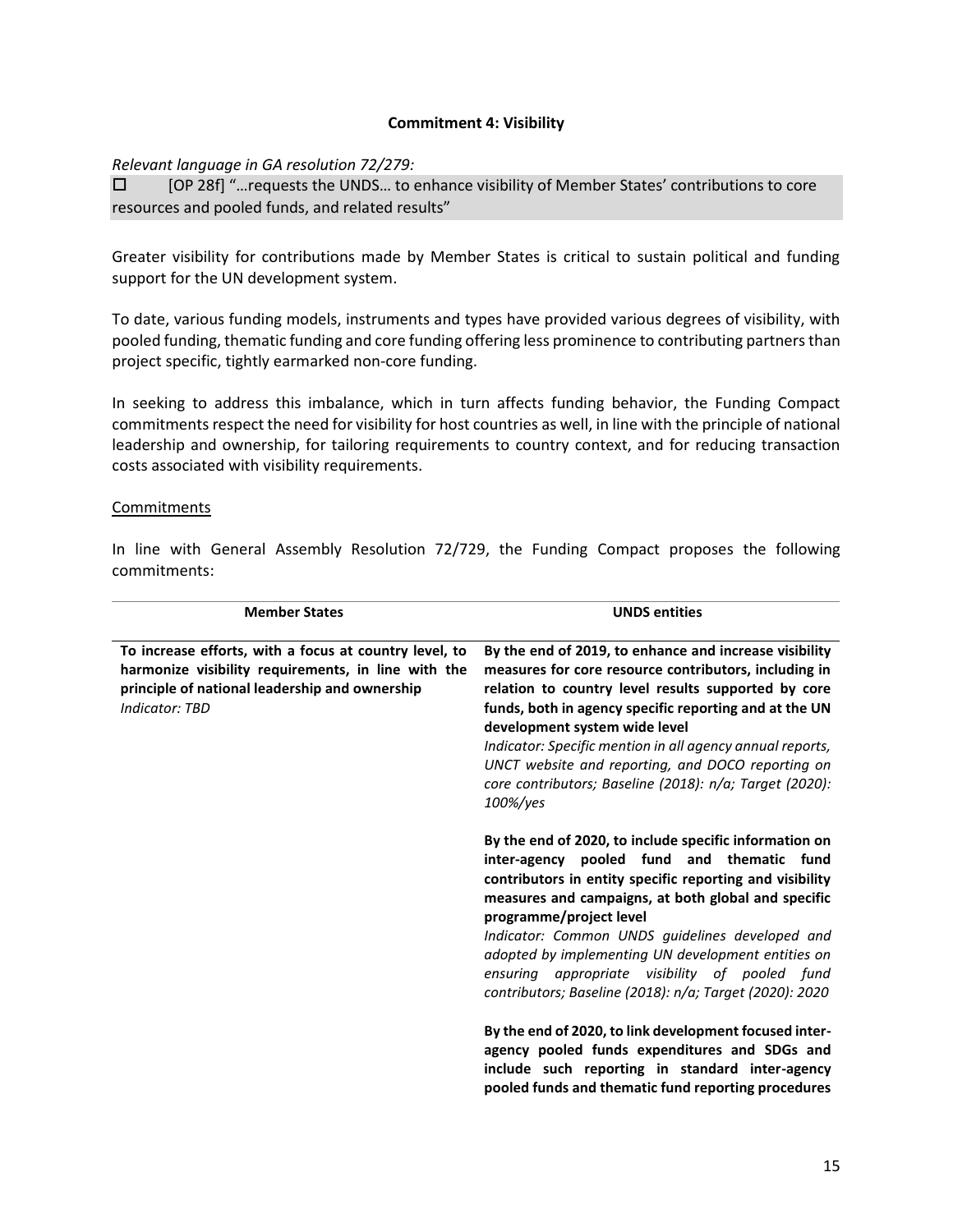*Indicator: Positive results from lessons learned review conducted in 2021 on common features and strengthened partnerships; Baseline (2018): n/a; Target (2021): 2021 review*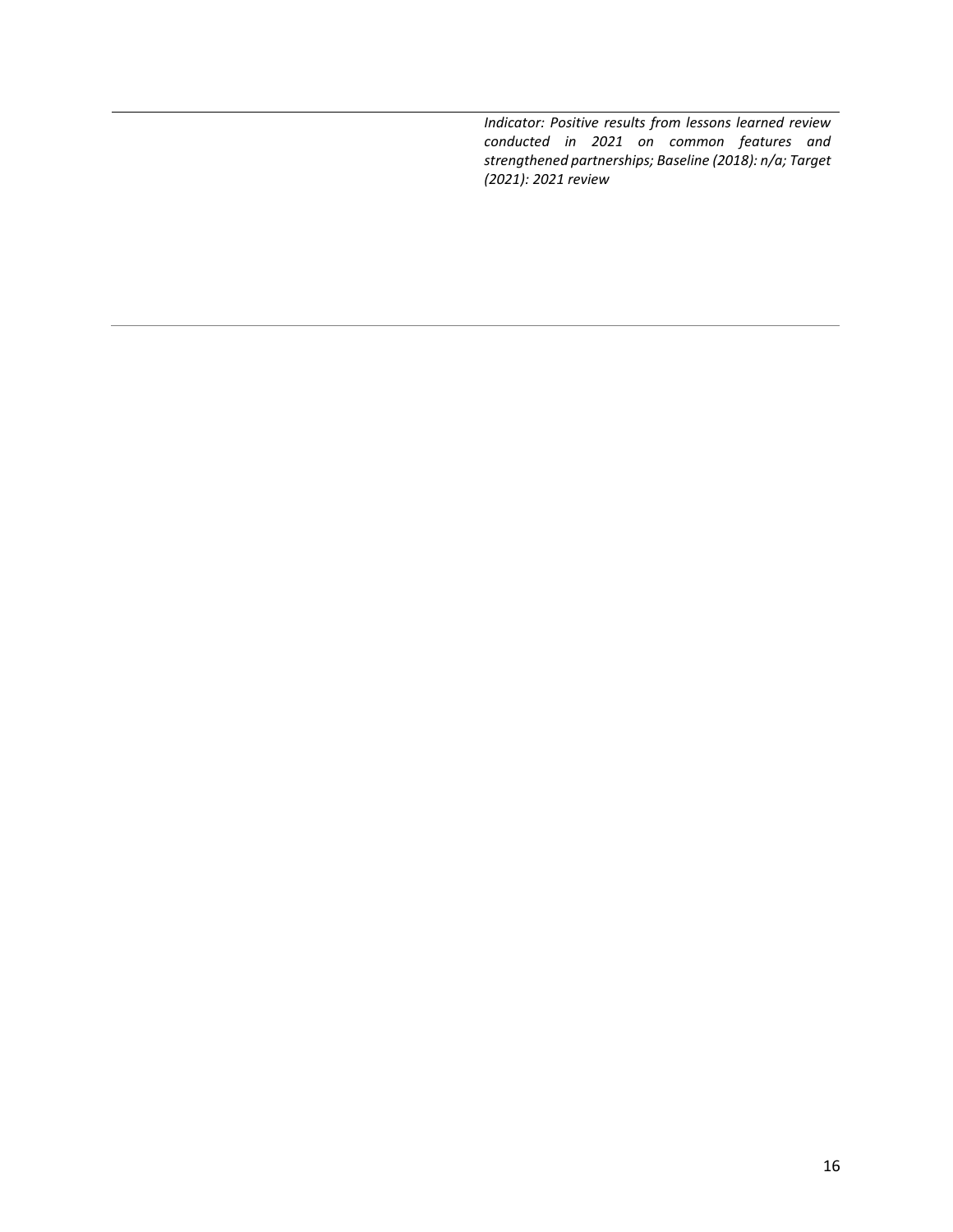#### **Commitment 5: Efficiency**

# *Relevant language in GA resolution 72/279:*

 [OP 28g]"…requests the UNDS…to achieve efficiency gains as envisioned by the Secretary-General in his report"

Commitments on efficiency gains takes, as a starting point, the QCPR (71/243) which "recognizes the significant progress made by the United Nations development system in promoting harmonized business practices, including shared premises and joint back-office procurement, and the resulting efficiency savings achieved, and in this regard requests the entities of the United Nations development system to explore further opportunities for collaborative procurement at the global, regional and country levels".

They build on the recently agreed Framework of Mutual Recognition, an important milestone that will allow for considerable efficiencies amongst participating entities. **Such steps are essential in securing and increasing Member States and citizens' confidence in the United Nations development's system ability to use resources according to the highest standards of fiduciary management**.

The Funding Compact supports the dual objectives of efficiency gains as means to both provide higher quality services in support of mandate implementation and to identify financial savings that could be reinvested in programming, including coordination.

In particular, the Funding Compact acknowledges that, depending on their nature, efficiency gains may at times mean achieving greater results towards the SDGs at current levels of resources. Efficiency gains have the potential to further facilitate progress in the areas of accountability, reporting and joint activities, building in turn increased support for adequate core and non-core funding.

Considering the diversity and complexity associated with efficiency gains, it is essential to institute robust baselines and credible tracking mechanisms. Such mechanisms should help to maintain an open and active communication between the UN development system entities and Member States on sources and uses of such efficiency gains as they are realized over the coming years, as well as on any implications regarding staff and delivery capacity.

Finally, based on the Secretary-General's proposals and drawing on preliminary work from the Business Innovation Group, the commitments acknowledge that many efficiency gains require upfront investments and support from Member States, with various gains likely not realized for some years as initial investments will first need to be recouped.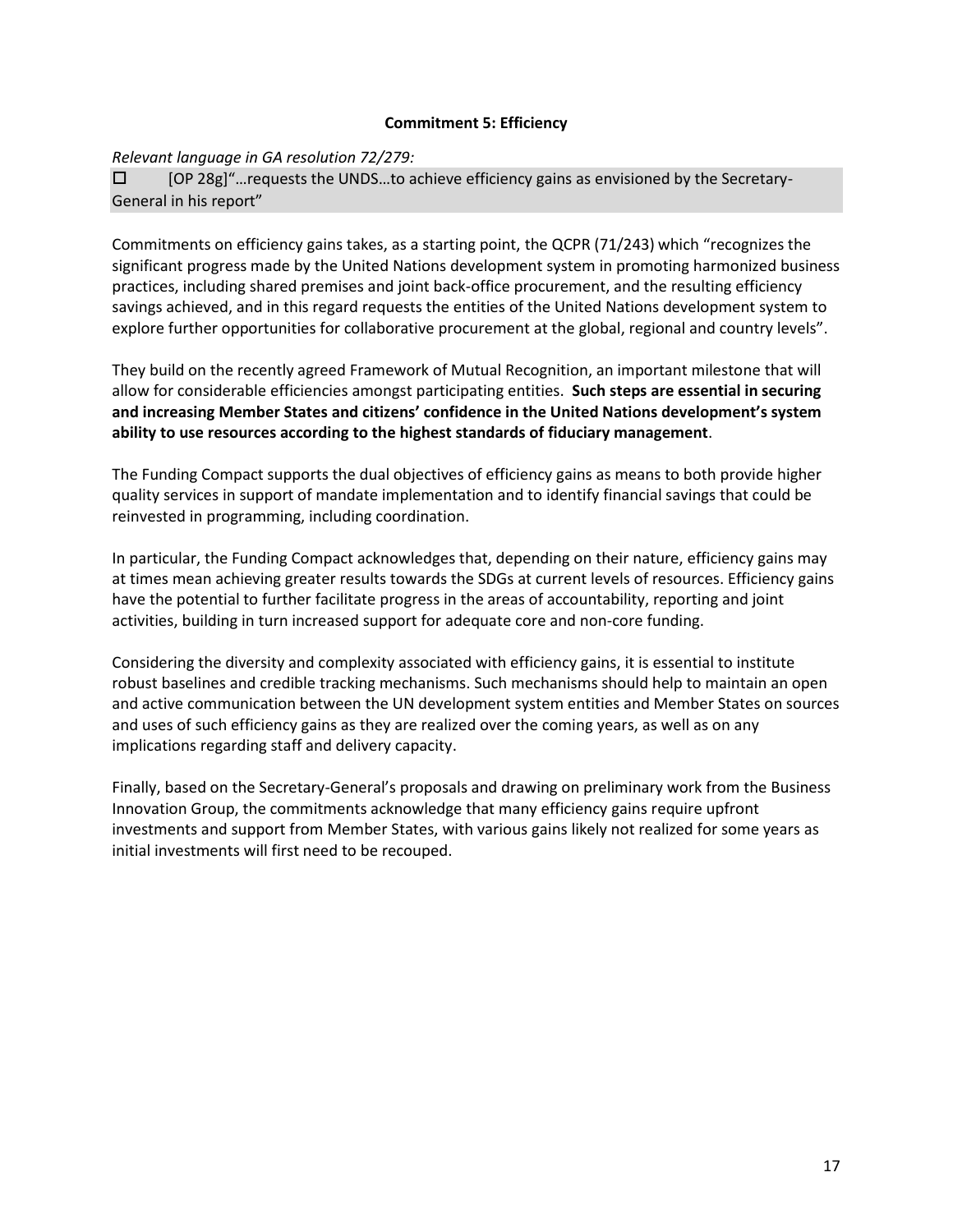# **Commitments**

| <b>Member States</b>                                                                                           | <b>UNDS entities</b>                                                                                                                                                                                                                                                                                                                                                                                  |
|----------------------------------------------------------------------------------------------------------------|-------------------------------------------------------------------------------------------------------------------------------------------------------------------------------------------------------------------------------------------------------------------------------------------------------------------------------------------------------------------------------------------------------|
| To facilitate and support the implementation of                                                                | To consolidate 50% of UN offices into Common                                                                                                                                                                                                                                                                                                                                                          |
| efficiency measures where relevant and possible,                                                               | Premises by 2021                                                                                                                                                                                                                                                                                                                                                                                      |
| through bridging short-term financial support/in kind<br>support, based on clear efficiency plans and requests | Indicator (QCPR): TBD                                                                                                                                                                                                                                                                                                                                                                                 |
| provided by respective UN entities, and provision of<br>common premises by host governments or support for     | To consolidate Common Back Offices in all countries<br>by 2022                                                                                                                                                                                                                                                                                                                                        |
| capital asset funds                                                                                            | Indicator (QCPR): TBD                                                                                                                                                                                                                                                                                                                                                                                 |
| <b>Indicator: TBD</b>                                                                                          |                                                                                                                                                                                                                                                                                                                                                                                                       |
|                                                                                                                | To have Business Operations Strategies in place for<br>all UN Country Teams by 2021                                                                                                                                                                                                                                                                                                                   |
|                                                                                                                | QCPR indicator; baseline: 20%                                                                                                                                                                                                                                                                                                                                                                         |
|                                                                                                                | To enable culture change towards more customer<br>centric relationships through measurement of Client<br>Satisfaction of all business operations services<br>Indicator (QCPR): TBD                                                                                                                                                                                                                    |
|                                                                                                                | Throughout 2019, to continue an inclusive system-<br>wide dialogue with Member States, led by DOCO,<br>with a view to providing and discussing regular<br>updates on progress made on efficiency gains and<br>their redeployment for development activities,<br>including coordination, as they are realized, and any<br>potential impact on staff and delivery capabilities<br><b>Indicator: TBD</b> |
|                                                                                                                | To pursue entity specific efficiency measures,<br>including through innovative business practices and<br>new technologies, and to report on such measures<br>through agency specific strategic plans and funding<br>dialogues, with due consideration for diversity of<br>models and practices across the UN development<br>system<br><b>Indicator: TBD</b>                                           |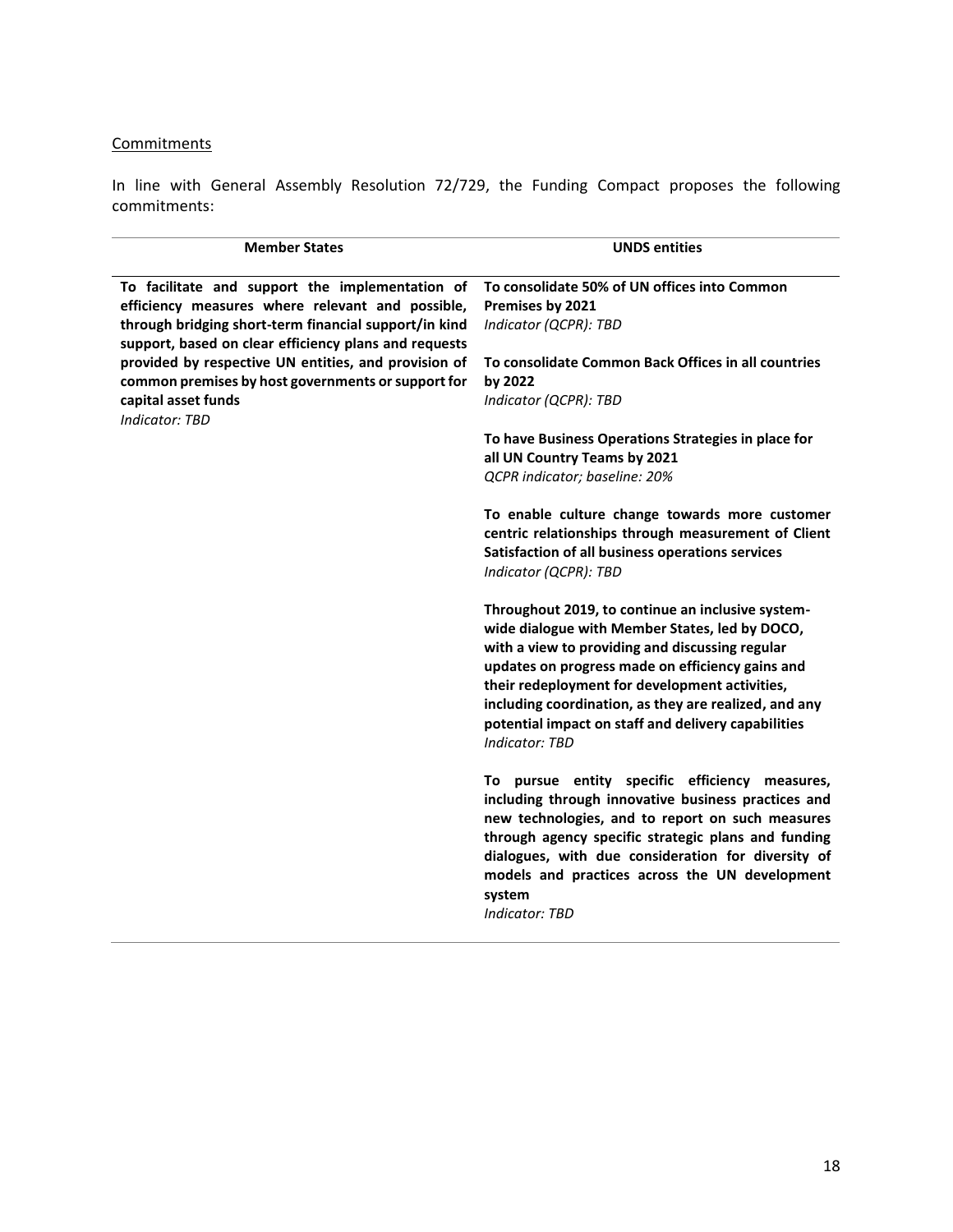#### **Commitment 6: Joint activities and common results**

*Relevant language in GA resolution 72/279:*

 $\overline{\phantom{a}}$ 

 [OP 28e] "…requests the UNDS…to allocate, where applicable, at least 15 percent of non-core resources for development of joint activities",

 $\square$  [OP 28h] "... requests the UNDS... to achieve common results at the country level";

The Funding Compact commitments on joint activities and results build on repeated requests on the part of Member States to see the UN development system work more collaboratively and undertaking common initiatives, at all levels. A number of indicators in the QCPR monitoring framework attest to these expectations<sup>8</sup>.

The UN development system entities need to increase collaboration as critical to better delivery on the ground, and funding must incentivize such efforts.

The objective of pursuing joint activities, notably in the area of analytical work, the formulation of policy options for SDG acceleration and evaluations, is to ensure that UN support is integrated, coherent and efficient. **It means more collaborative work, at reduced costs for host governments, and greater returns for Member States investments**.

To this effect, the Joint 2030 Fund constitutes an important vehicle to channel non-core contributions for joint activities at the country level in support of the SDGs. This Fund and other pooled arrangements are fully consistent with the 2030 Agenda's emphasis on integrated approaches to policy support and upstream work, and the need for innovative approaches such as partnership-based platforms.

Harnessing analytical and policy capacities across the system serves as basis for effective programming, individually or collectively, and across the humanitarian, peacebuilding and development nexus through separate funding streams.

The commitment towards common results reflects the primacy of the UNDAF process and framework at the country level, with UNDAF outcomes as shared UNCT results, to which individual UN entities contribute.

At the regional and sub-regional levels, a similar approach to policy integration should be adopted, notably when addressing transboundary issues not necessarily included in UNDAFs.

Finally, the Funding Compact agrees that UN capacity and discipline for collaboration are also influenced by donor funding choices. Core or pooled fund resources are often critical in allowing for participation in joint activities (e.g. policy support, or joint assessments and analysis as a precursor to programming). The use of entity-specific non-core resources towards joint activities and common outcomes also presupposes a degree of flexibility that can be undermined by tight earmarking practices.

<sup>&</sup>lt;sup>8</sup> Status reflects the number presented in the Report of the Secretary General on the Implementation of General Assembly resolution 71/243 on the quadrennial comprehensive policy review of operational activities for development of the United Nations system, 2018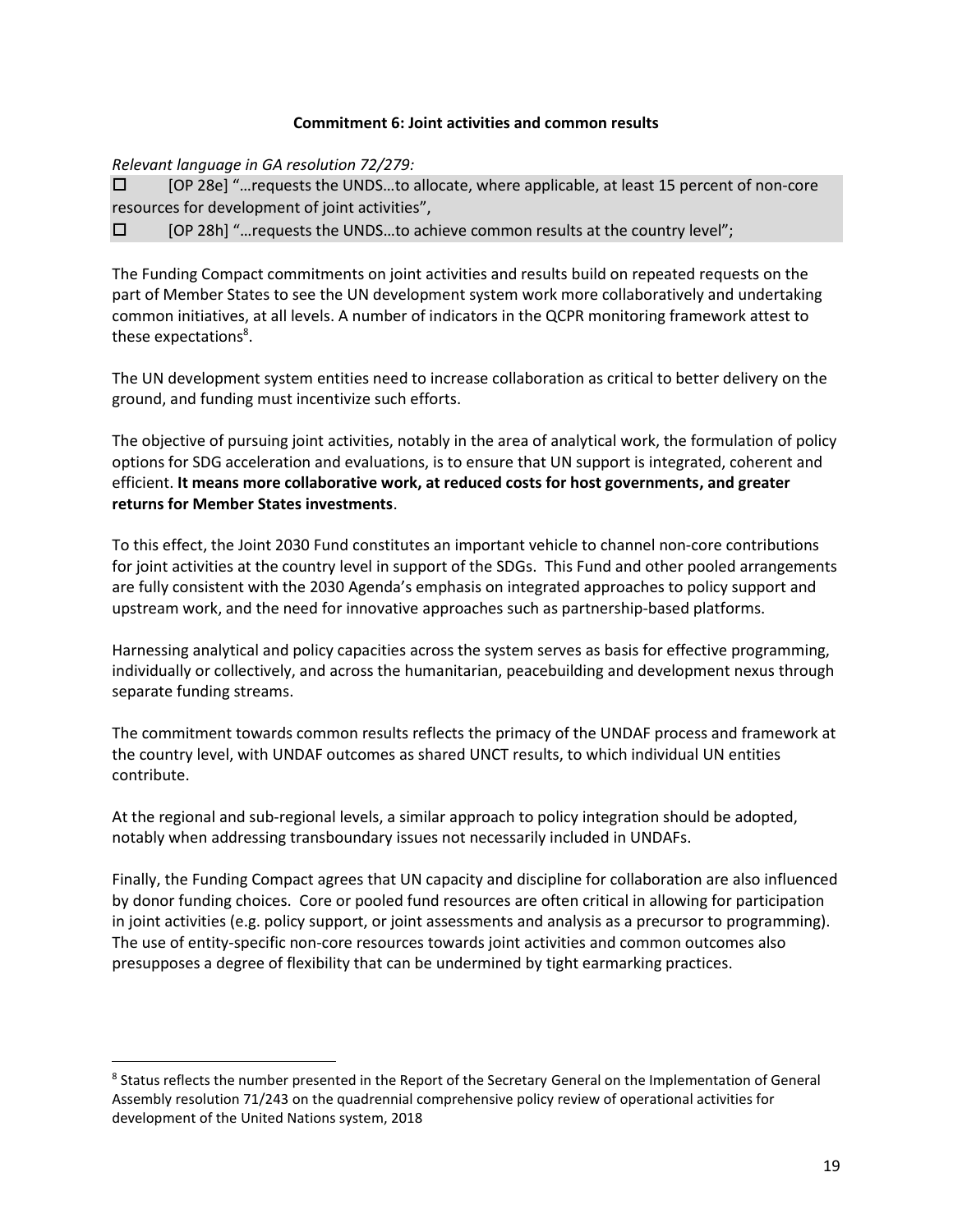# **Commitments**

| <b>Member States</b>                                                                                                                                                                                    | <b>UNDS entities</b>                                                                                                                                                                                                                                                                                                                               |
|---------------------------------------------------------------------------------------------------------------------------------------------------------------------------------------------------------|----------------------------------------------------------------------------------------------------------------------------------------------------------------------------------------------------------------------------------------------------------------------------------------------------------------------------------------------------|
| To encourage joint activities and common results by<br>increasing the share of non-core contributions<br>provided at the country level that are not earmarked<br>to specific projects<br>Indicator: TBD | To increase the focus on common results amongst<br>UNDS entities at the country level<br>Indicator (QCPR): Percentage of Programme Country<br>Governments that 'agree' that there is an improved<br>focus on common results amongst UNDS entities at the<br>country level; Baseline (2017): 69%; Target (2021): 90%                                |
| To support full capitalization of the 2030 Joint Fund in<br>support of joint analytical, policy and financing<br>support for SDG acceleration<br>Indicator: TBD                                         | To increase the provision of coordinated or<br>integrated policy support to achieve the 2030<br>Agenda, through increased joint activities<br>Indicator (QCPR): Percentage of Programme Country<br>Governments that 'agree' that they receive<br>coordinated or integrated policy support from the UN;<br>Baseline (2017): tbd; Target (2021): tbd |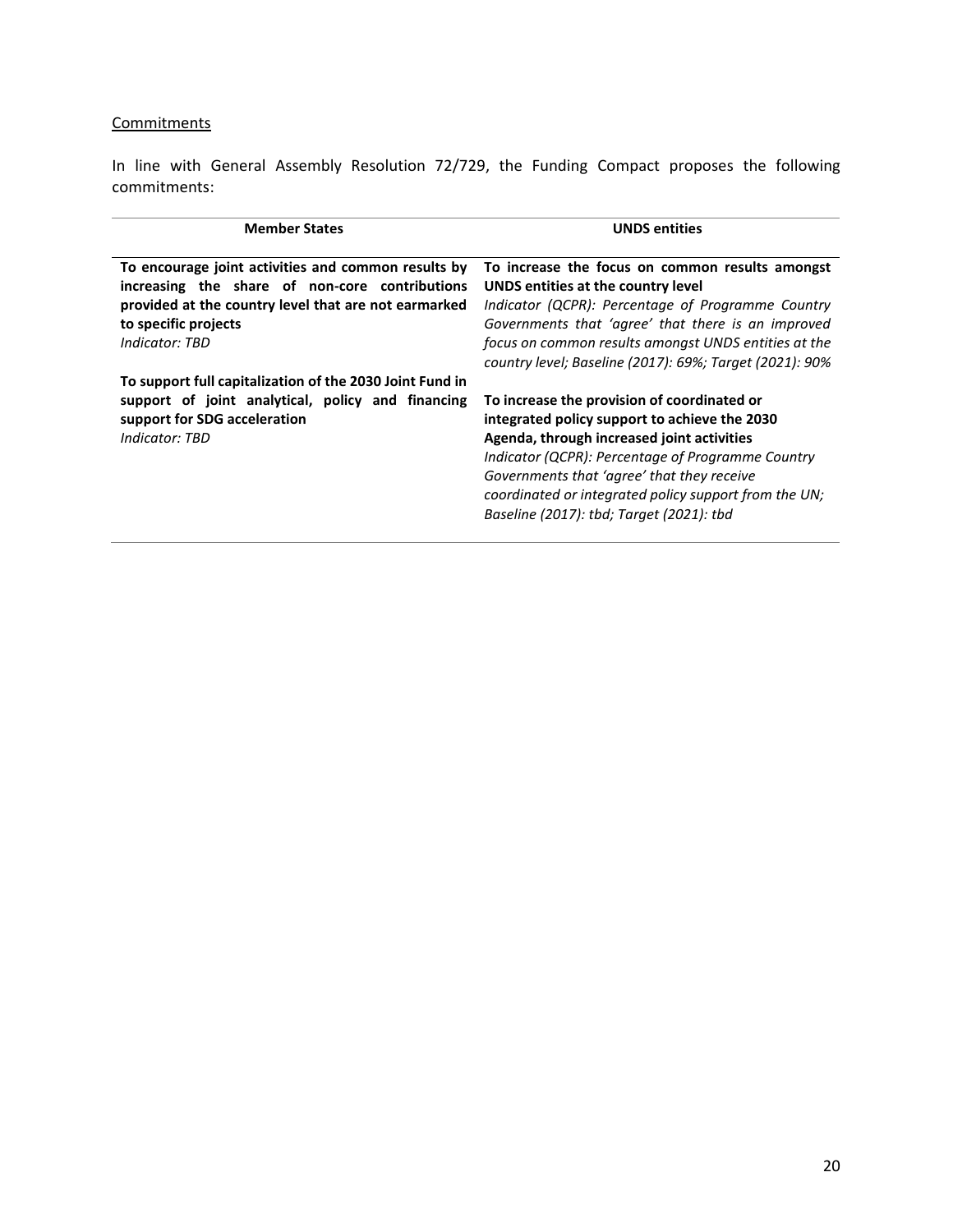#### **Commitment 7: Cost-recovery**

#### *Relevant language in GA resolution 72/279:*

[OP 28d] "To comply with existing full-cost recovery policies and further harmonize cost recovery by individual United Nations development system entities through differentiated approaches"

In line with QCPR Resolution 71/243, which reiterated the importance for United Nations entities to achieve full cost recovery, the Funding Compact recognizes the centrality of sound cost recovery approaches to many other commitments, including: collective efforts towards greater transparency, increased joint activities and achieving the right balance between core and non-core resources, aligned with entity strategic plans.

At times, current approaches to cost recovery can incentivize unhealthy competition amongst UN entities, generate cross subsidies between funding sources and between donors, and generate incentives for project design that may not be aligned with needs and mandates. Yet differentiated rates are needed to reflect distinct comparative advantages, different funding structures and diverse business models across the UN development system.

It is therefore essential for commitments on cost recovery to facilitate the UN development system to increase its support to the SDGs by: i. enabling greater clarity and a better-informed dialogue between UN entities and its partners on the true cost of delivering mandates, programs and projects; ii. Allowing UN entities to recover all costs associated with specific programs and projects, and: iii. incentivizing greater collaboration amongst entities that apply different recovery rates according to their different business models.

Cost recovery approaches must continue also to take into consideration and further support country engagement in the UN development system, including through South-South Cooperation.

Finally, the Funding Compact also recognizes the primacy of cost recovery policies and discussions within the governing bodies of UN development system entities

#### **Commitments**

| <b>Member States</b> | <b>UNDS</b> entities                                                                                                                                                                                          |
|----------------------|---------------------------------------------------------------------------------------------------------------------------------------------------------------------------------------------------------------|
|                      | To harmonize cost classifications, definitions, and<br>methodologies, and increase communication on the<br>rationale for differentiated policies reflective of<br>different business models<br>Indicator: TBD |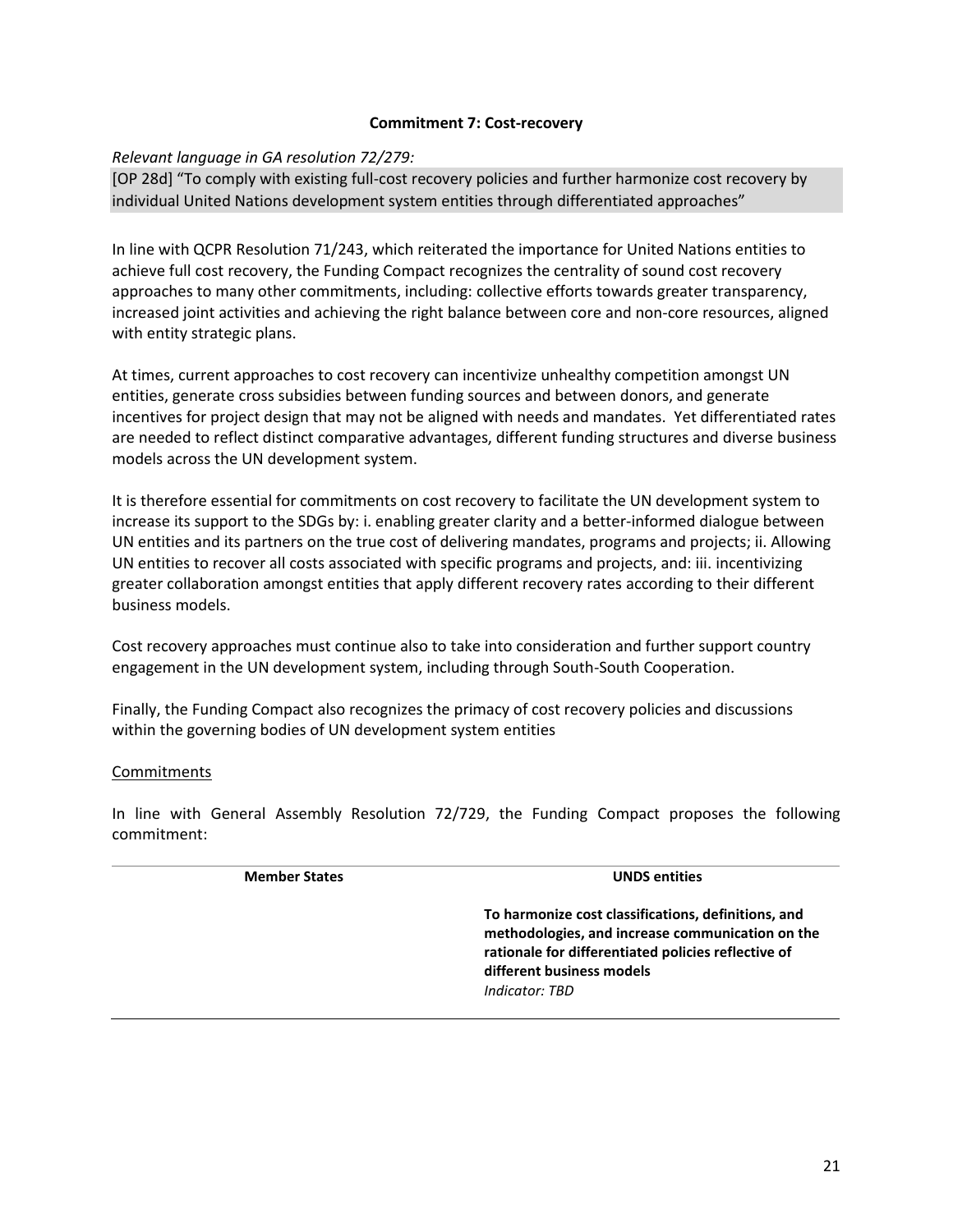# **Commitment 8: Funding for the RC system**

# *Relevant language in GA resolution 72/279:*

 [OP 11] "*Emphasizes* that adequate, predictable and sustainable funding of the resident coordinator system is essential to delivering a coherent, effective, efficient and accountable response in accordance with national needs and priorities, and in this regard decides to provide sufficient funding in line with the report of the Secretary-General, $9$  on an annual basis starting from 1 January 2019, through: (a) A 1 per cent coordination levy on tightly earmarked third-party<sup>10</sup> non-core contributions to United Nations development-related activities, to be paid at source;

(b) Doubling the current United Nations Development Group cost-sharing arrangement among United Nations development system entities;

(c) Voluntary, predictable, multi-year contributions to a dedicated trust fund to support the inception period;

A fully funded UN development coordination architecture, with independent and empowered Resident Coordinators at its center, is essential if the various strands of the reform are to be successfully implemented. Any gap would undermine the commitments to increase the quality, predictability and scale of support to Programme Countries, notably in the areas of SDG focused, integrated policy support and the provision of innovative partnerships and financing options for SDG acceleration.

The funding of the RC system also needs to reflect broad ownership across the Member States and within the UN development system, who have stakes in and will benefit from its success.

A successful implementation of the hybrid funding model decided by the General Assembly will require a virtuous cycle of adequate financial contributions, rapid delivery of results on the ground, clear and high-quality reporting, and robust fiduciary management of resources received.

# Commitments

 $\overline{\phantom{a}}$ 

| <b>Member States</b>                                                                                                                                                 | <b>UNDS</b> entities                                                                                                                                                                                                                                                           |
|----------------------------------------------------------------------------------------------------------------------------------------------------------------------|--------------------------------------------------------------------------------------------------------------------------------------------------------------------------------------------------------------------------------------------------------------------------------|
| To provide adequate funding to the RC system<br>budget through timely and broad based voluntary<br>contributions to the Special Purpose Trust Fund<br>Indicator: TBD | To transfer respective cost-sharing contributions to<br>the Special Purpose Trust Fund<br>Indicator: Fraction of UNDS entities that provide their<br>full cost sharing contributions by the first quarter of<br>each budget year; Baseline (2018): tbd; Target (2021):<br>100% |
| To fully implement the 1% coordination levy on<br>tightly earmarked third party contributions according<br>to agreed guidelines                                      | To fully implement the 1% coordination levy on<br>tightly earmarked third party contributions according<br>to agreed guidelines                                                                                                                                                |

<sup>9</sup> A/72/684-E/2018/7

<sup>&</sup>lt;sup>10</sup> The levy would not be charged on local government cost-sharing and cooperation among programme countries.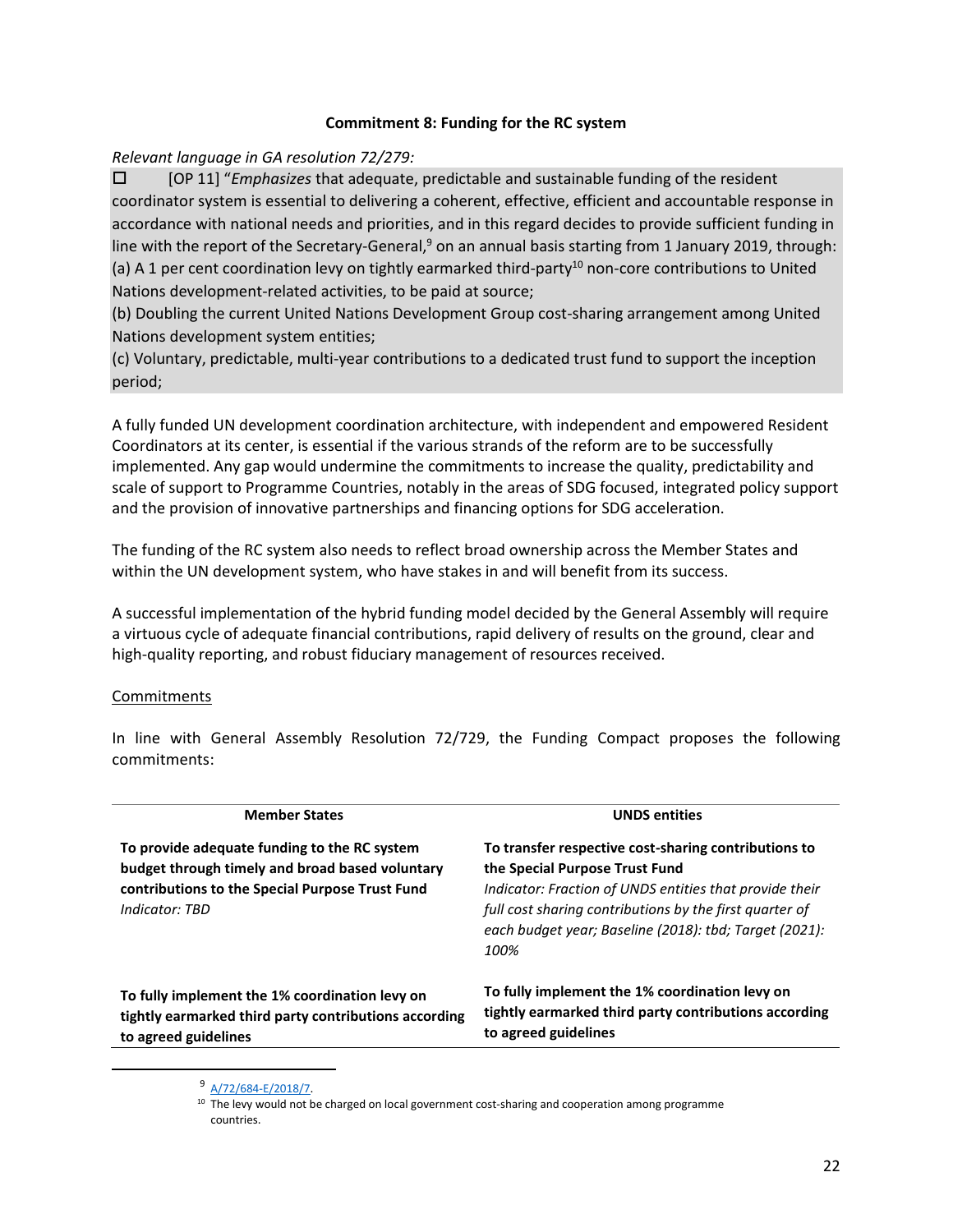*Indicator: Variance between agency reporting and donor reporting on 1% coordination levy; Baseline (2018): n/a; Target (2021): 0%*

*Indicator: Variance between agency reporting and donor reporting on 1% coordination levy; Baseline (2018): n/a; Target (2021): 0%*

**To provide high-quality reporting on sources and uses of funds in the Special Purpose Trust Fund** *Indicator: TBD*